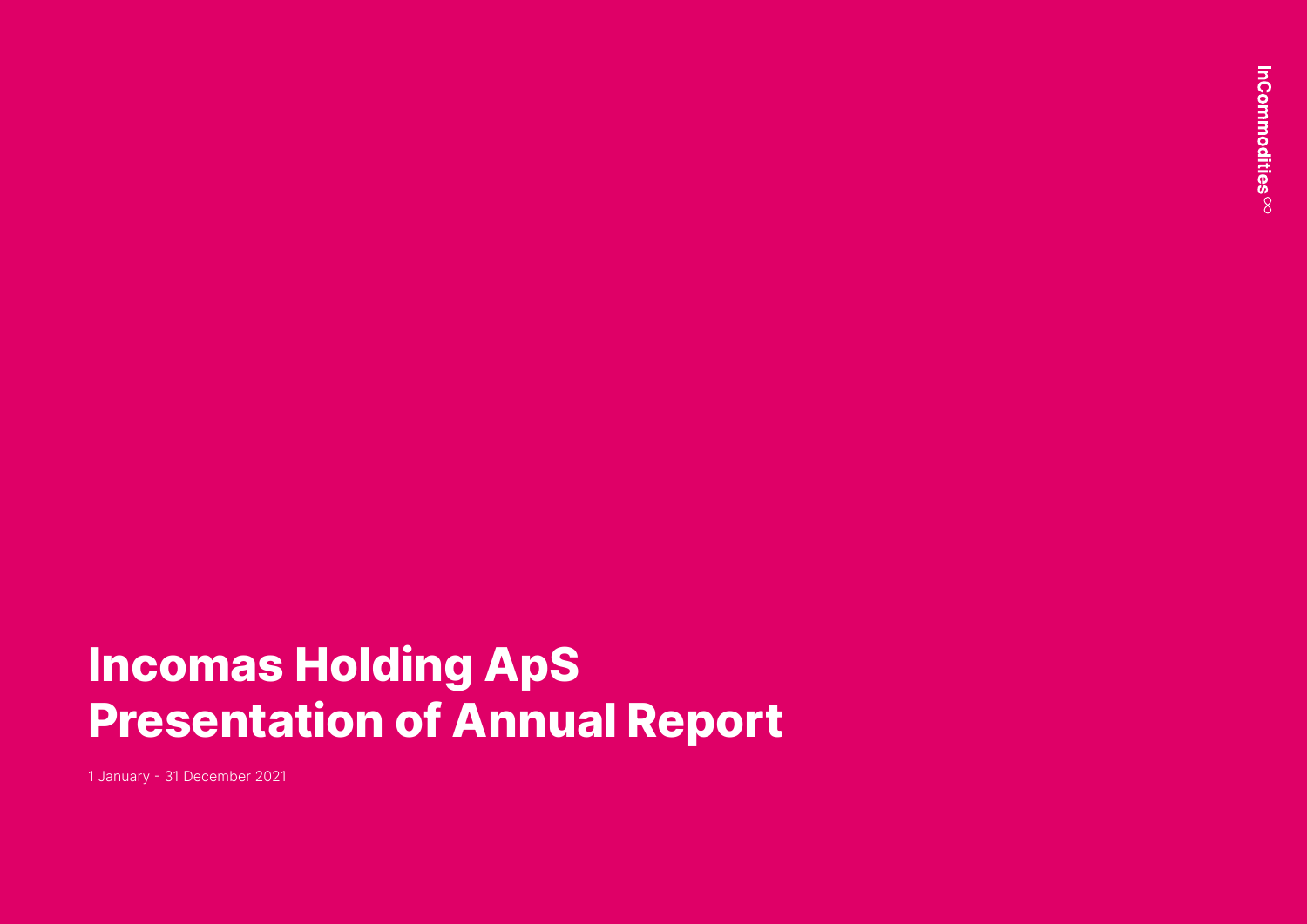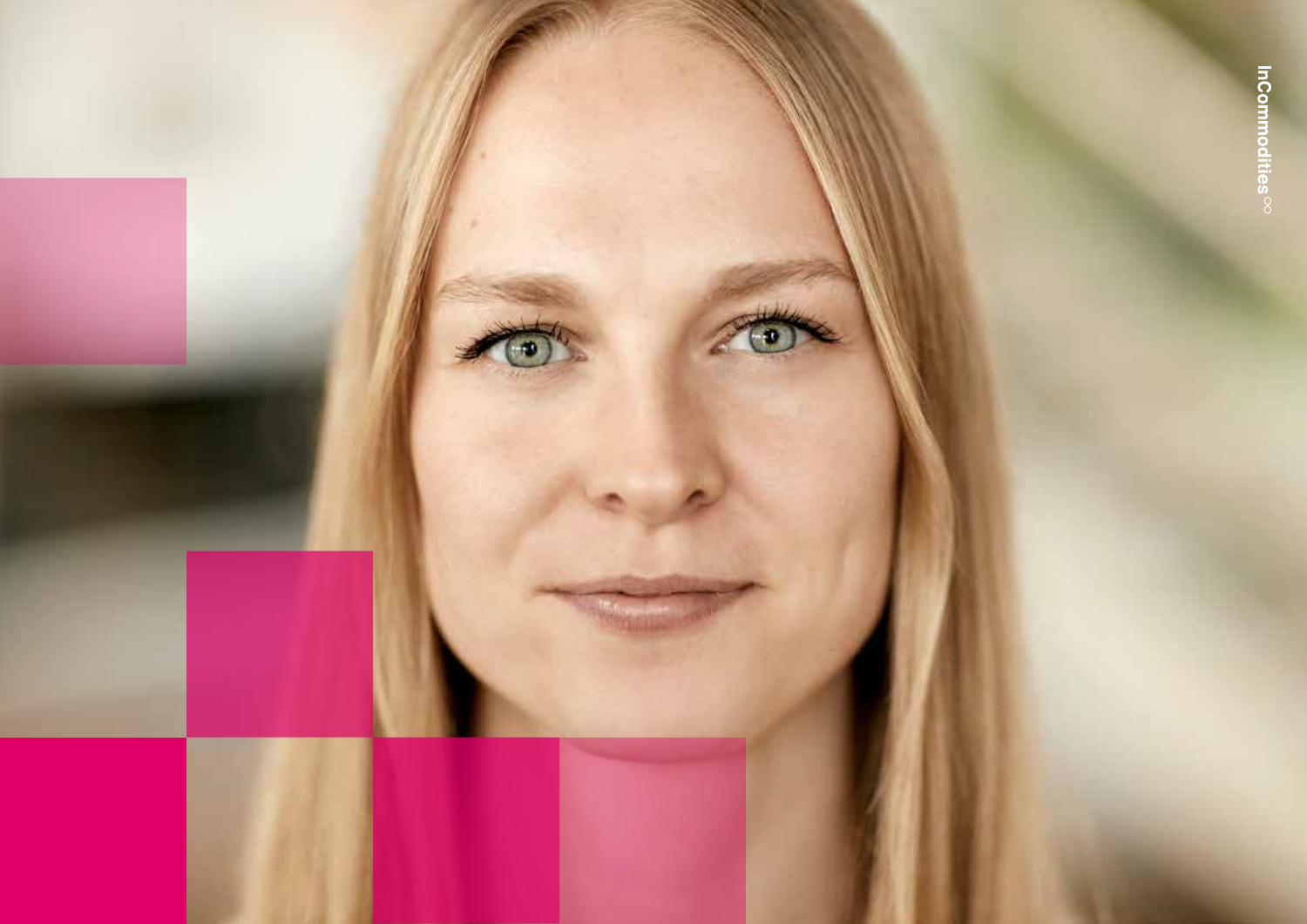#### Presentation of Annual Report

1 January - 31 December 2021

### Incomas Holding ApS

Tangen 6, DK-8200 Aarhus N.

#### CVR No 38 38 10 83 The Annual Report was presented and adopted at the Annual General Meeting of the Company on / 2022

Bo Wase Chairman of the General Meeting

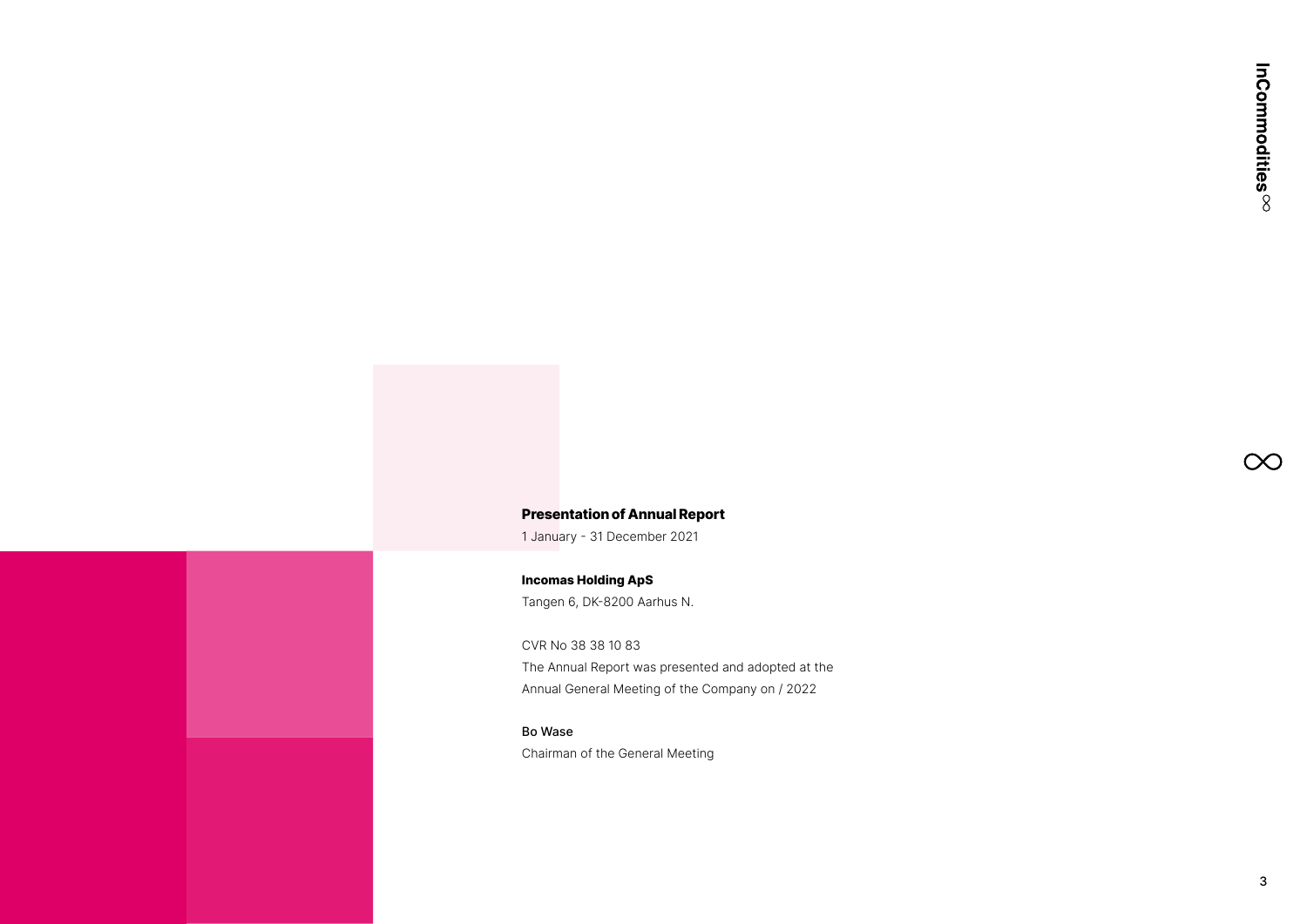# **Contents**

#### **Management's Statement and Auditor's Report**

| Management's Statement       |  |
|------------------------------|--|
| Independent Auditor's Report |  |

#### **Management's Review**

| Company Information         | 10 |
|-----------------------------|----|
| <b>Group Chart</b>          | 11 |
| <b>Financial Highlights</b> | 12 |
| Management's Review         | 14 |

#### **Consolidated and Parent Company Financial Statements**

| Income Statement 1 January - 31 December    | 23 |
|---------------------------------------------|----|
| Balance Sheet 31 December                   | 24 |
| Statement of Changes in Equity              | 26 |
| Cash Flow Statement 1 January - 31 December | 27 |
| Notes to the Financial Statements           | 28 |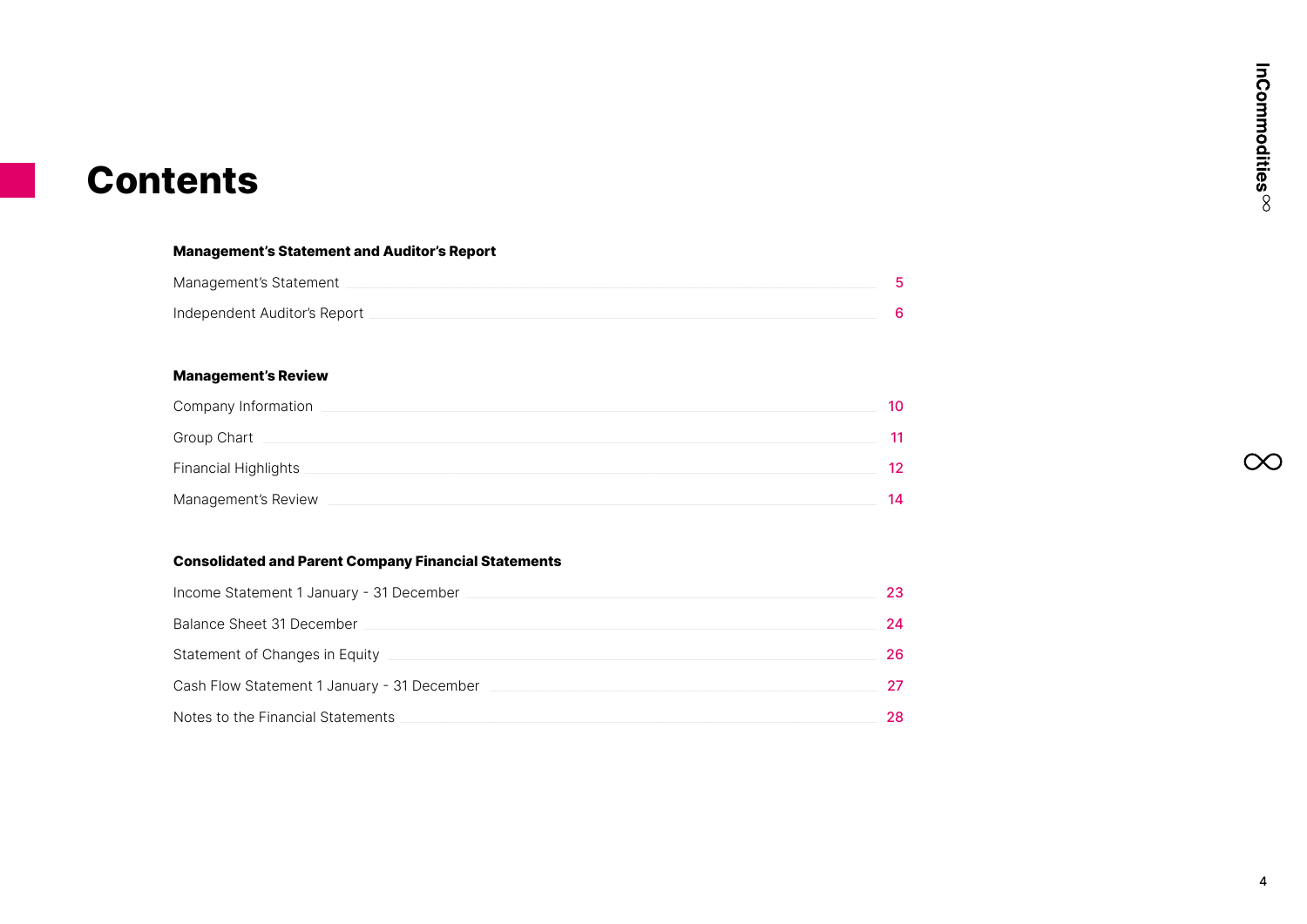# Management's Statement

The Executive Board and Board of Directors have today considered and adopted the Annual Report of Incomas Holding ApS for the financial year 1 January - 31 December 2021.

The Annual Report is prepared in accordance with the Danish Financial Statements Act.

In our opinion the Financial Statements and the Consolidated Financial Statements give a true and fair view of the financial position at 31 December 2021 of the Company and the Group and of the results of the Company and Group operations and of consolidated cash flows for 2021.

In our opinion, Management's Review includes a true and fair account of the matters addressed in the Review.

We recommend that the Annual Report be adopted at the Annual General Meeting.

Executive Board Aarhus, 25 February 2022 Board of Directors Emil Kildegaard Gerhardt Christian Bach Bo Wase Chairman Jesper Severin Johanson Executive Officer

Jesper Severin Johanson Jeppe Højgaard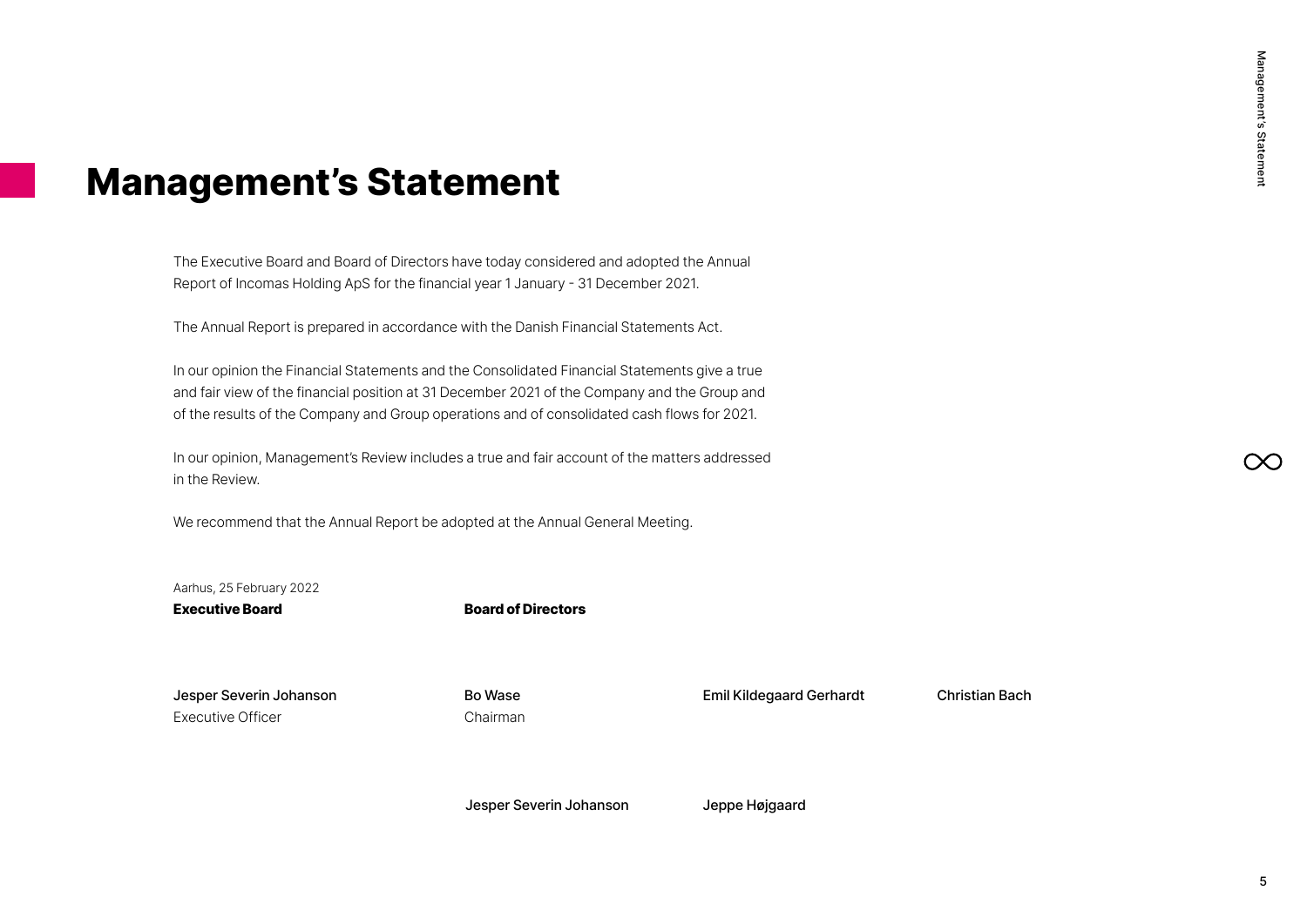# Independent Auditor's Report

To the Shareholders of Incomas Holding ApS

#### Opinion

In our opinion, the Consolidated Financial Statements and the Parent Company Financial Statements give a true and fair view of the financial position of the Group and the Parent Company at 31 December 2021 and of the results of the Group's and the Parent Company's operations and of consolidated cash flows for the financial year 1 January - 31 December 2021 in accordance with the Danish Financial Statements Act.

We have audited the Consolidated Financial Statements and the Parent Company Financial Statements of Incomas Holding ApS for the financial year 1 January - 31 December 2021, which comprise income statement, balance sheet, statement of changes in equity and notes, including a summary of significant accounting policies, for both the Group and the Parent Company, as well as consolidated statement of cash flows ("the Financial Statements").

#### Basis for Opinion

We conducted our audit in accordance with International Standards on Auditing ( ISAs ) and the additional requirements applicable in Denmark. Our responsibilities under those standards and requirements are further described in the "Auditor's responsibilities for the audit of the Financial Statements" section of our report. We are independent of the Group in accordance with the International Ethics Standards Board for Accountants' International Code of Ethics for Professional Accountants (IESBA Code) and the additional ethical requirements applicable in Denmark, and we have fulfilled our other ethical responsibilities in accordance with these requirements and the IESBA Code. We believe that the audit evidence we have obtained is sufficient and appropriate to provide a basis for our opinion.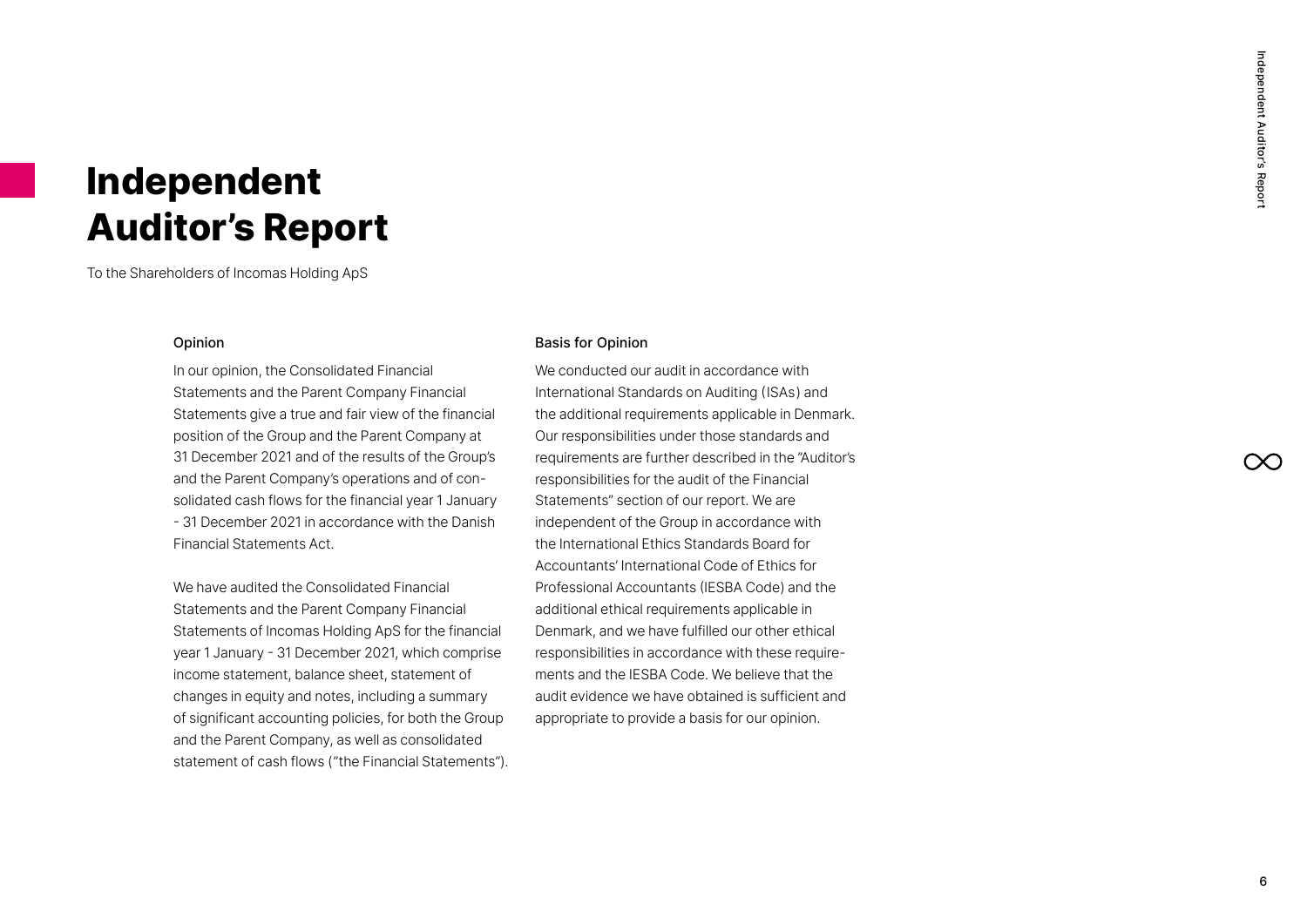#### Statement on Management's Review

Management is responsible for Management's Review.

Our opinion on the Financial Statements does not cover Management's Review, and we do not express any form of assurance conclusion thereon. In connection with our audit of the Financial Statements, our responsibility is to read Management's Review and, in doing so, consider whether Management's Review is materially inconsistent with the Financial Statements or our knowledge obtained during the audit, or otherwise appears to be materially misstated.

Moreover, it is our responsibility to consider whether Management's Review provides the information required under the Danish Financials Statements Act.

Based on the work we have performed, in our view, Management's Review is in accordance with the Consolidated Financial Statements and the Parent Company Financial Statements and has been prepared in accordance with the requirements of the Danish Financial Statements Act. We did not identify any material misstatement in Management's Review.

#### Management's responsibilities for the Financial **Statements**

Management is responsible for the preparation of consolidated financial statements and parent company financial statements that give a true and fair view in accordance with the Danish Financial Statements Act, and for such internal control as Management determines is necessary to enable the preparation of financial statements that are free from material misstatement, whether due to fraud or error.

In preparing the Financial Statements, Management is responsible for assessing the Group's and the Company's ability to continue as a going concern, disclosing, as applicable, matters related to going concern and using the going concern basis of accounting in preparing the Financial Statements unless Management either intends to liquidate the Group or the Company or to cease operations, or has no realistic alternative but to do so.

#### Auditor's responsibilities for the audit of the Financial Statements

Our objectives are to obtain reasonable assurance about whether the Financial Statements as a whole are free from material misstatement, whether due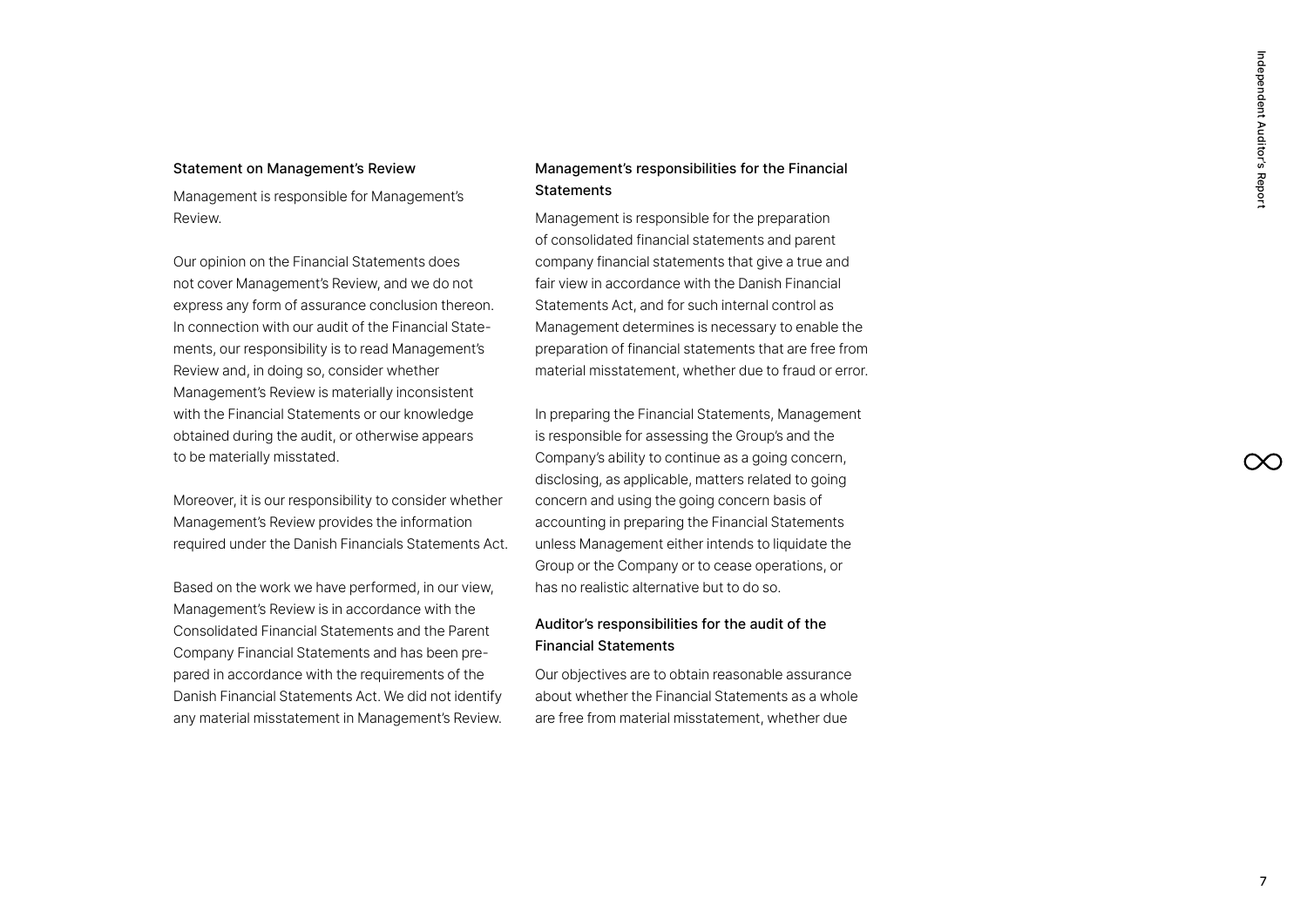to fraud or error, and to issue an auditor's report that includes our opinion. Reasonable assurance is a high level of assurance, but is not a guarantee that an audit conducted in accordance with ISAs and the additional requirements applicable in Denmark will always detect a material misstatement when it exists. Misstatements can arise from fraud or error and are considered material if, individually or in the aggregate, they could reasonably be expected to influence the economic decisions of users taken on the basis of these Financial Statements.

As part of an audit conducted in accordance with ISAs and the additional requirements applicable in Denmark, we exercise professional judgement and maintain professional scepticism throughout the audit.

#### We also:

■ Identify and assess the risks of material misstatement of the Financial Statements, whether due to fraud or error, design and perform audit procedures responsive to those risks, and obtain audit evidence that is sufficient and appropriate to provide a basis for our opinion. The risk of not detecting a material misstatement resulting from fraud is higher than for one resulting from error as fraud may involve collusion, forgery, intentional omissions, misrepresentations, or the override of internal control.

- Obtain an understanding of internal control rele vant to the audit in order to design audit proce dures that are appropriate in the circumstances, but not for the purpose of expressing an opinion on the effectiveness of the Company's and the Group's internal control.
- Evaluate the appropriateness of accounting policies used and the reasonableness of accounting estimates and related disclosures made by Management.
- Conclude on the appropriateness of Management's use of the going concern basis of accounting in preparing the Financial Statements and, based on the audit evidence obtained, whether a material uncertainty exists related to events or conditions that may cast significant doubt on the Group's and the Company's ability to continue as a going con cern. If we conclude that a material uncertainty exists, we are required to draw attention in our auditor's report to the related disclosures in the Financial Statements or, if such disclosures are inadequate, to modify our opinion. Our conclu sions are based on the audit evidence obtained up to the date of our auditor's report. However, future events or conditions may cause the Group and the Company to cease to continue as a going concern.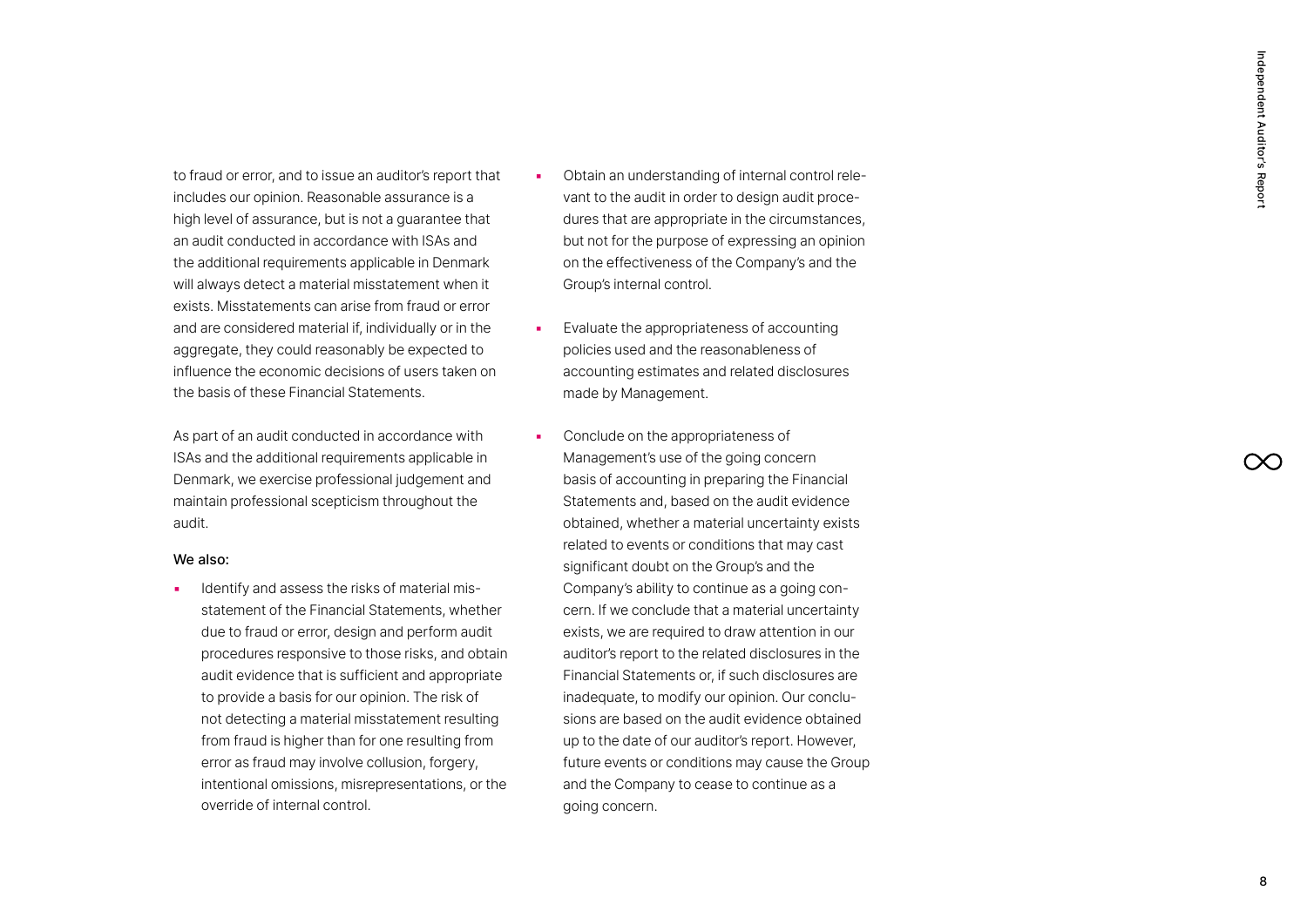- **Evaluate the overall presentation, structure** and contents of the Financial Statements, including the disclosures, and whether the Financial Statements represent the underlying transactions and events in a manner that gives a true and fair view.
- Obtain sufficient appropriate audit evidence regarding the financial information of the entities or business activities within the Group to express an opinion on the Consolidated Financial Statements. We are responsible for the direction, supervision and performance of the group audit. We remain solely responsible for our audit opinion.

We communicate with those charged with governance regarding, among other matters, the planned scope and timing of the audit and significant audit findings, including any significant deficiencies in internal control that we identify during our audit.

#### Aarhus, 25 February 2022

PricewaterhouseCoopers Statsautoriseret Revisionspartnerselskab CVR No 33 77 12 31

#### Mads Meldgaard

statsautoriseret revisor mne24826

Martin Stenstrup Toft statsautoriseret revisor mne42786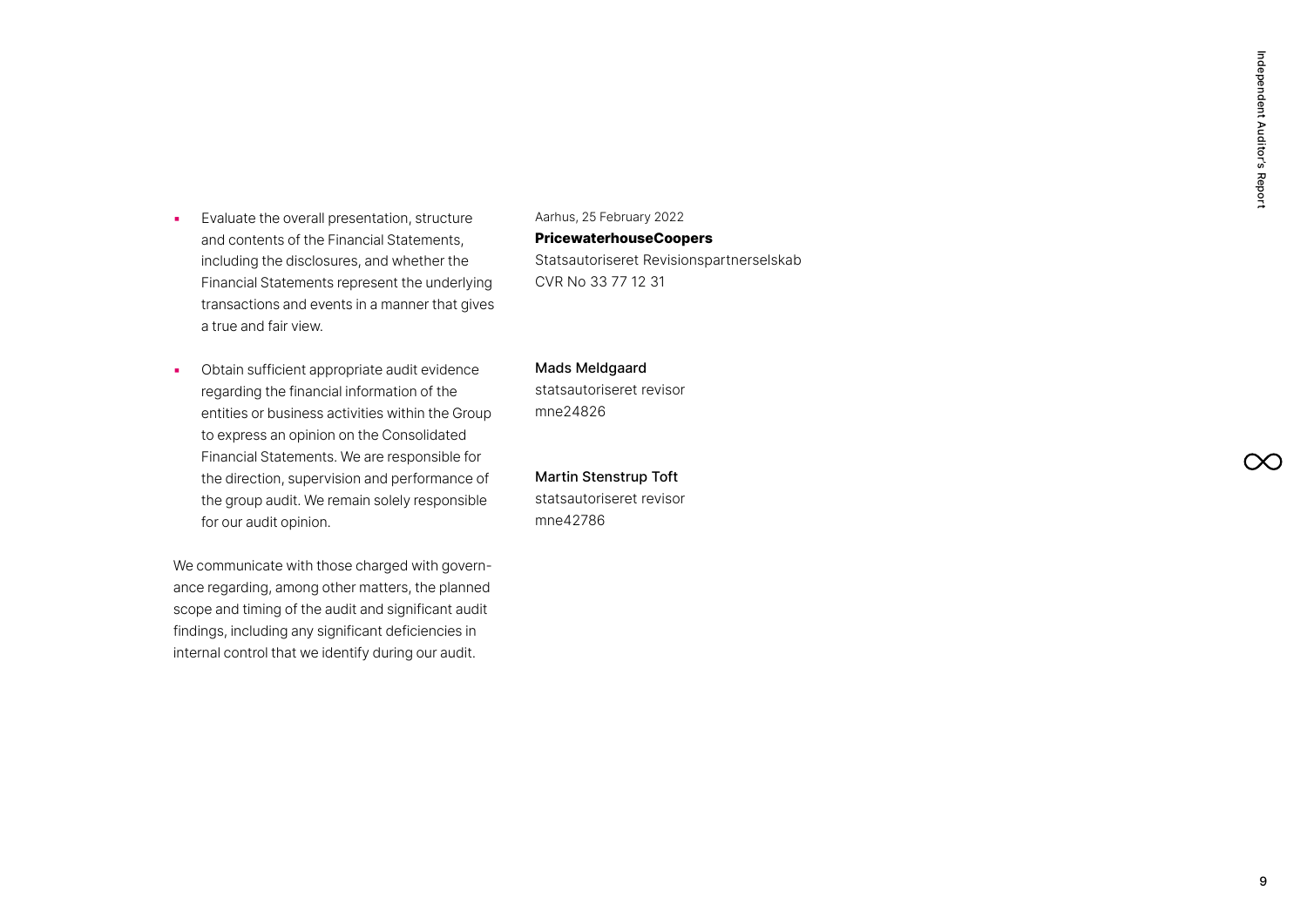# Company Information

#### The Company

Incomas Holding ApS Tangen 6 DK-8200 Aarhus N CVR No: 38 38 10 83 Financial period: 1 January - 31 December Incorporated: 1 February 2017 Financial year : 5th financial year Municipality of reg. office: Aarhus

#### Board of Directors

Bo Wase, Chairman Emil Kildegaard Gerhardt Christian Bach Jesper Severin Johanson Jeppe Højgaard

#### Executive Board

Jesper Severin Johanson

#### Auditors

PricewaterhouseCoopers Statsautoriseret Revisionspartnerselskab Nobelparken Jens Chr. Skous Vej 1 DK-8000 Aarhus C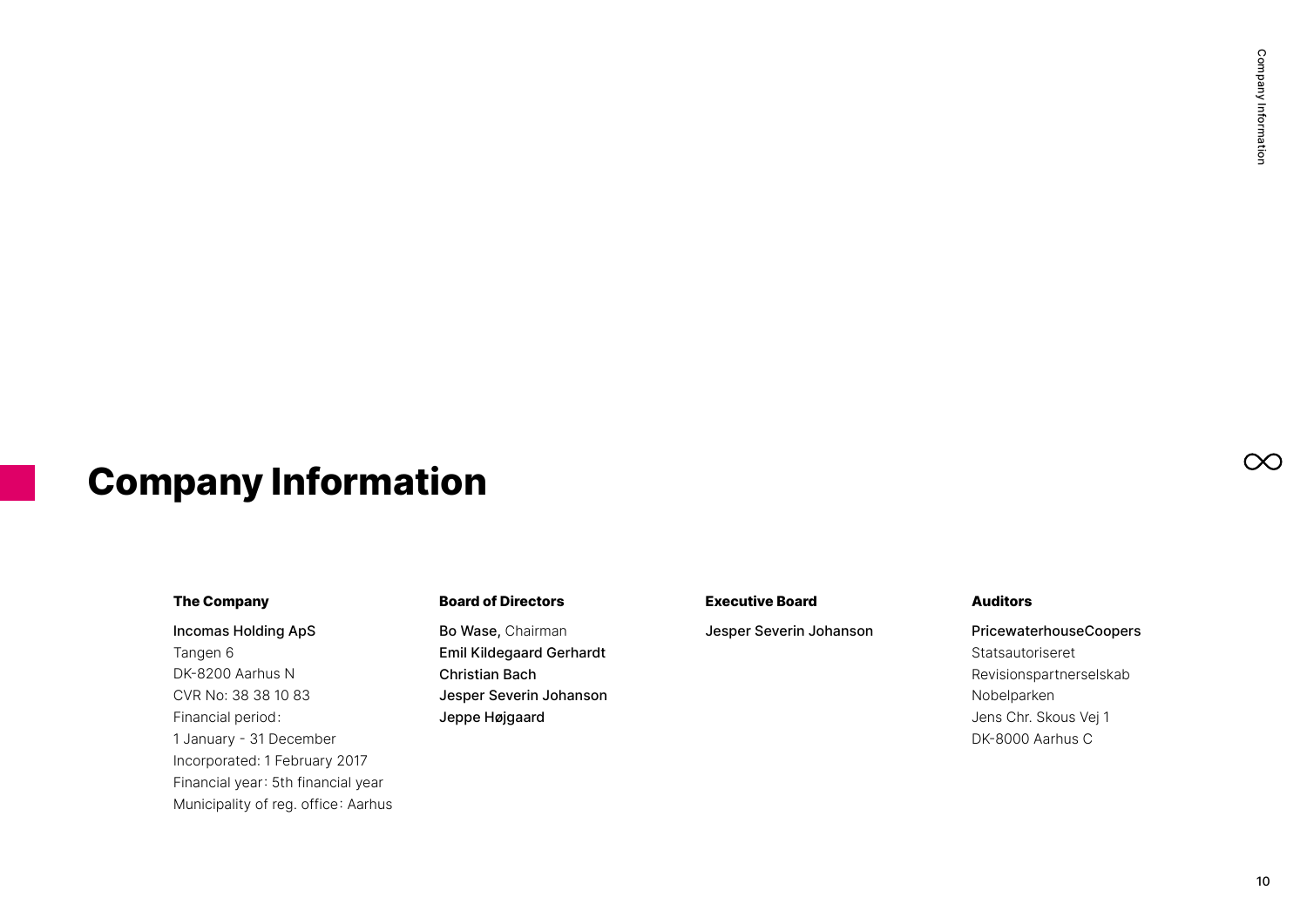# Group Chart

Parent Company

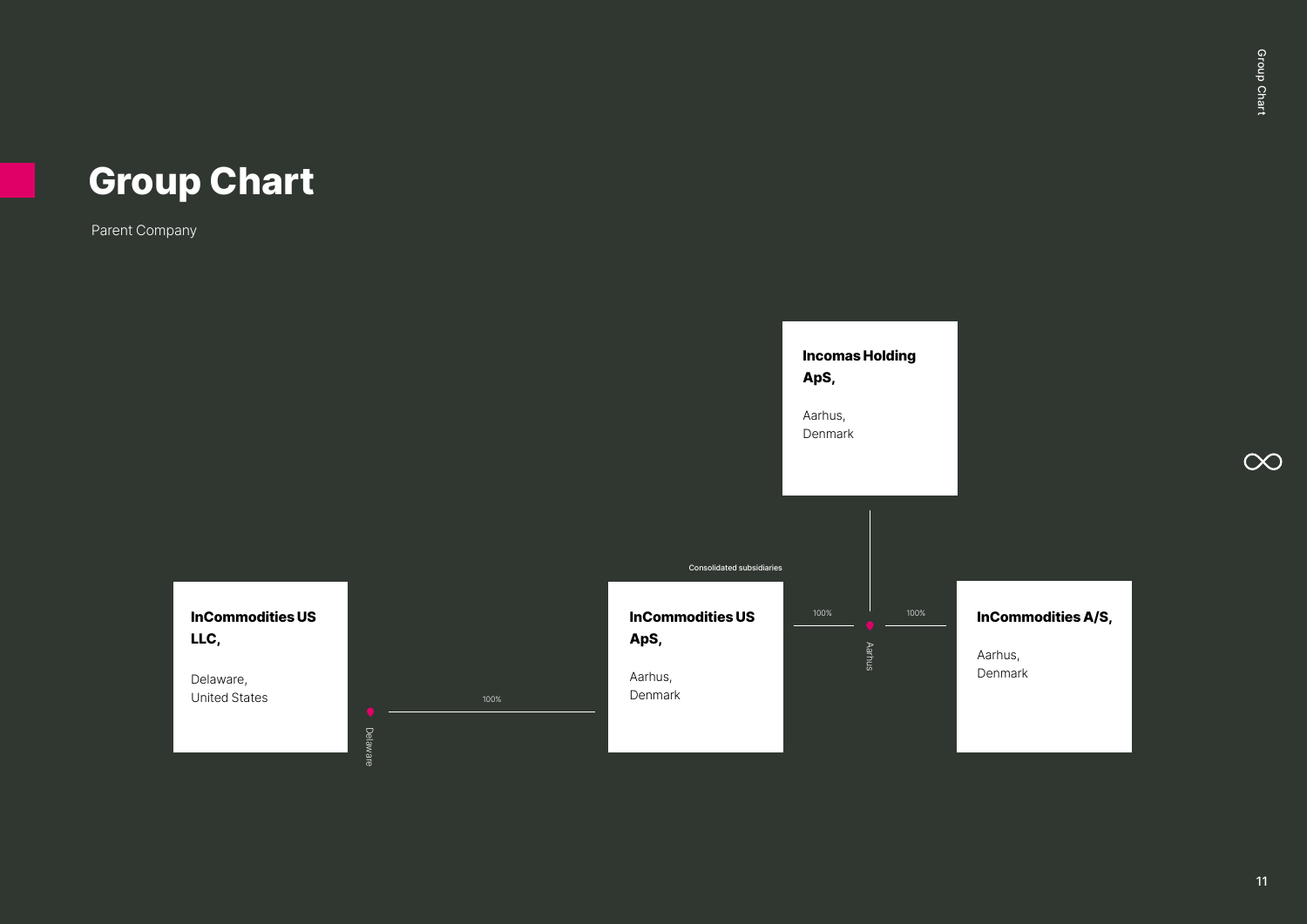## Financial Highlights

Seen over a five-year period, the development of the Group is described by the following financial highlights:

|                                                          |                     |           | Group               |              |                |
|----------------------------------------------------------|---------------------|-----------|---------------------|--------------|----------------|
| <b>Key figures</b>                                       | 2021                | 2020      | 2019                | 2018         | 2017           |
|                                                          | TEUR                | TEUR      | <b>TEUR</b>         | <b>TEUR</b>  | TEUR           |
| Profit/loss                                              |                     |           |                     |              |                |
| Revenue                                                  | 13,513,813          | 2,116,865 | 1,003,510           | 417,058      | <b>ND</b>      |
| Profit/loss before financial income and expenses         | 142,698             | 33,945    | 14,653              | 8,173        | 1,563          |
| Net financials                                           | $-1,840$            | $-436$    | $-127$              | $-258$       | $-67$          |
| Net profit/loss for the year                             | 109,329             | 26,548    | 11,306              | 6,171        | 1,165          |
| <b>Balance sheet</b>                                     |                     |           |                     |              |                |
| Balance sheet total                                      | 269,855             | 87,419    | 33,793              | 28,952       | 7,410          |
| Equity                                                   | 123,238             | 45,165    | 21,755              | 10,449       | 4,279          |
| Cash flows                                               |                     |           |                     |              |                |
| Cash flows from:                                         |                     |           |                     |              |                |
| - operating activities                                   | 75,626              | 10,011    | 13,913              | $-4,713$     | $-3,292$       |
| - investing activities                                   | $-39$               | $-21$     | $\mathsf{O}\xspace$ | 0            | $-39$          |
| including investment in property, plant and<br>equipment | $\mathsf{O}\xspace$ | $\circ$   | 0                   | 0            | $\mathsf O$    |
| - financing activities                                   | $-10,143$           | 4,239     | 0                   | $\mathsf{O}$ | 3,114          |
| Change in cash and cash equivalents for the year         | 65,444              | 14,229    | 13,913              | $-4,713$     | $-217$         |
| Number of employees                                      | 90                  | 64        | 36                  | 18           | $\overline{4}$ |
| Ratios                                                   |                     |           |                     |              |                |
| Return on assets                                         | 52.9%               | 38.8%     | 43.4%               | 28.2%        | 21.1%          |
| Solvency ratio                                           | 45.7%               | 51.7%     | 64.4%               | 36.1%        | 57.7%          |
| Return on equity                                         | 129.8%              | 79.3%     | 70.2%               | 83.8%        | 54.5%          |
|                                                          |                     |           |                     |              |                |

In connection with the change in reporting class from B to C the revenue has not been disclosed for 2017.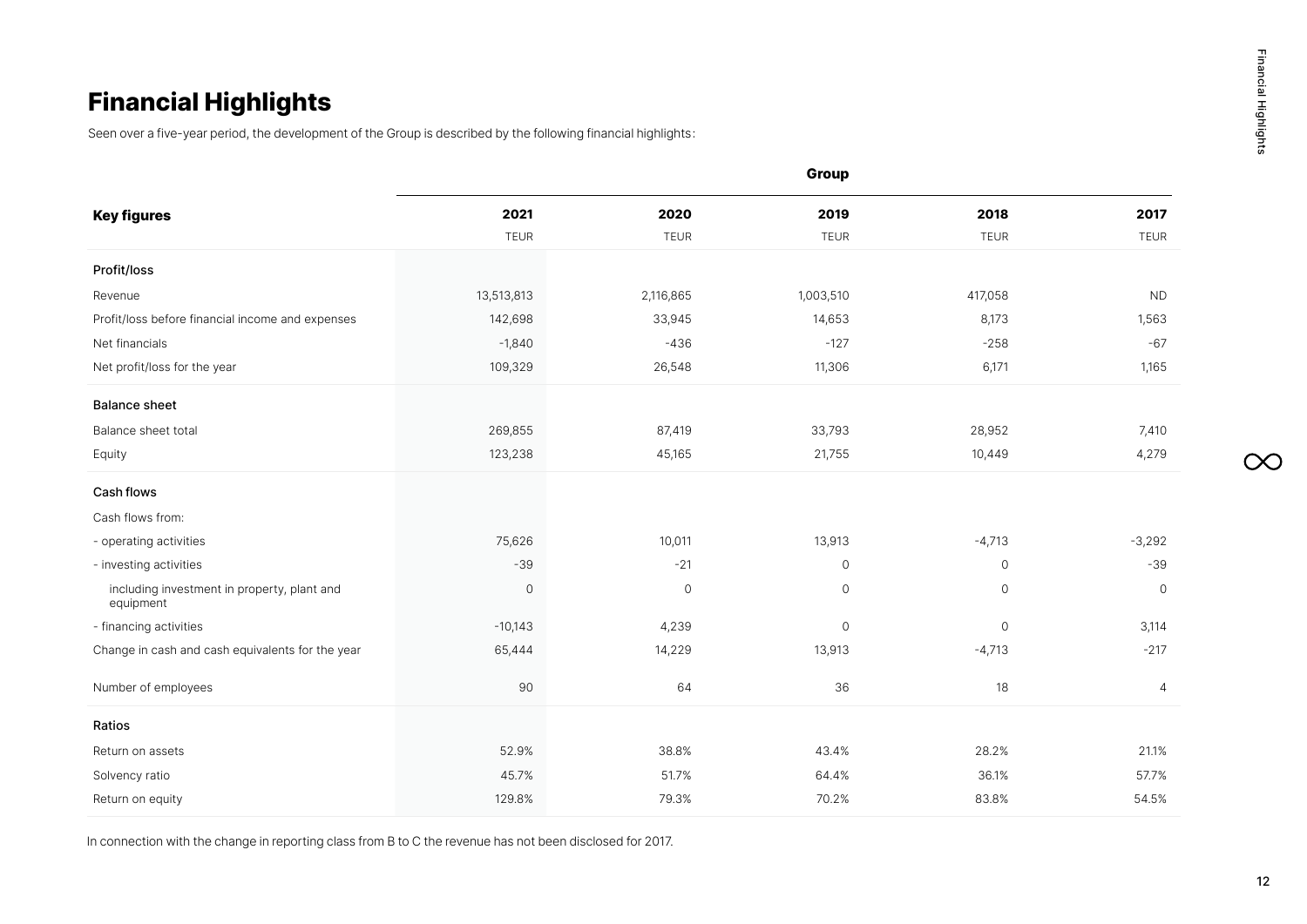InCommodities has built and invested heavily in an energy trading platform that automates the value chain of data analytics, decision making algorithms, execution and settlement and we are excited to work with the company.

 $\infty$ 

Ed Emerson Head of Global Commodities at Goldman Sachs

"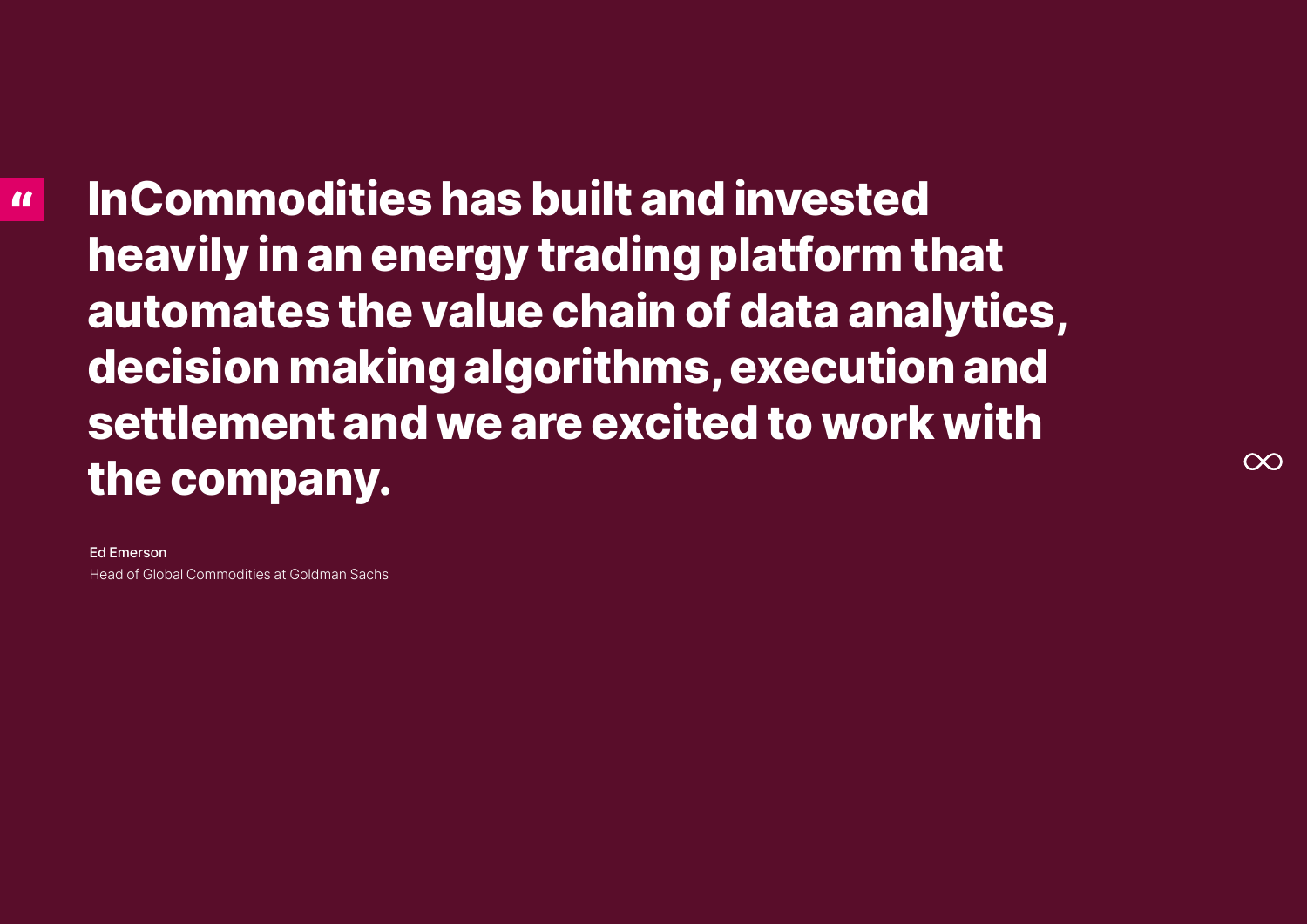# Management's Review

In 2021 InCommodities has grown it business in North America and Europe and delivered a strong financial result, while navigating through the second year of the Covid-19 pandemic and global energy shortage. InCommodities generated EBIT of EUR 142.7 million in 2021.

2021 has been a year characterized by multiple extreme situations and scenarios, that have impacted InCommodities. Heated macroeconomics environment on the back of the corona crisis and the associated stimulus, an energy crunch in Texas leaving millions without heat and electrify for days, and a global shortage of energy pushing prices across the globe to unpresented levels. InCommodities has been able to navigate safely through a both exciting and challenging year.

#### Goldman Sachs

In August 2021 the American investment bank, Goldman Sachs, acquired a minority stake in InCommodities. Ed Emerson, Head of Global Commodities at Goldman Sachs said : "Well functioning liquid electricity markets are key to support the

energy transition away from fossil fuels towards a more sustainable future with an energy supply based on renewables. As the installed capacity of weather dependent renewables grows, electricity markets are becoming increasingly complex. Technology and big data play an important role in managing associated risks and providing management solutions to renewable asset owners, renewable power consumers and other market participants alike. InCommodities has built and invested heavily in an energy trading platform that automates the value chain of data analytics, decision making algorithms, execution and settlement and we are excited to work with the company."

Jesper Johanson, CEO at InCommodities added : "This investment from Goldman Sachs is testament to the success of InCommodities and its growth since its founding four years ago. It is also a strong endorsement of our sharp focus on developing leading edge technology for the energy trading market. Driven by a continuation of this strategy, we expect to expand our presence across all major global markets as the energy markets of the future continue to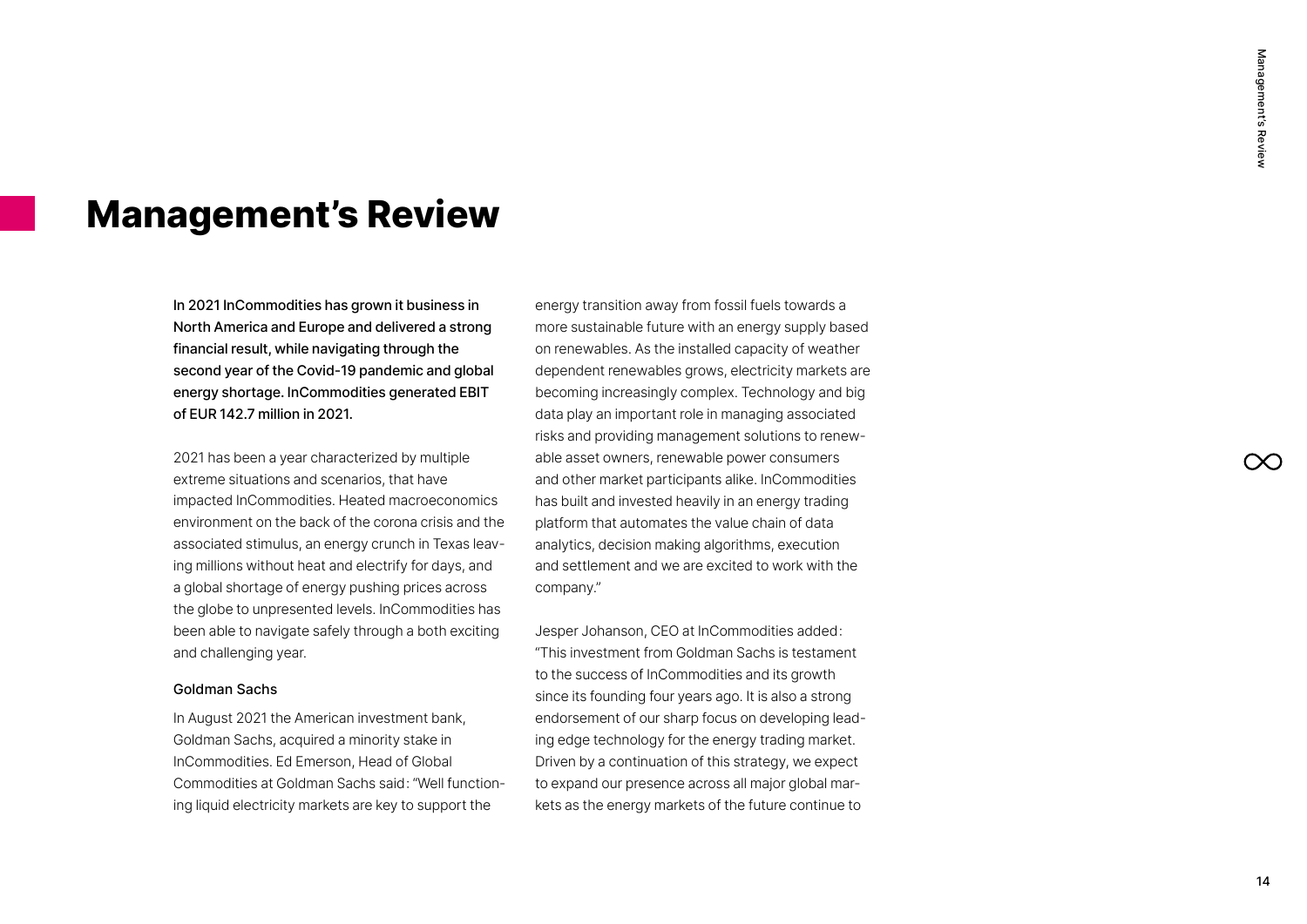see unprecedented investment and development. We are delighted GS will become a strategic investor as we continue to facilitate the road towards a sustainable energy supply through our ability to combine electricity, gas and emissions markets with technological solutions, AI and scalability."

#### Record result

The core of InCommodities business is ability to predict changes in prices of energy by analyzing and modeling large amounts of data. That ability has been put to the test in 2021 and we have proven our strength of our platform. Through tens-of-thousands of trades every day InCommodities presents a record year with EBIT of EUR 142.7 million in 2021 and a year on year growth in EBIT of 320 %.

#### Business model

The world is transitioning towards a cleaner and more sustainable energy supply. Europe is on the forefront both in renewable energy integration and implementation of an adequate market design to cope with unstable energy sources such as wind and solar power.

InCommodities is at the heart of the transition being available 24 hours a day and 7 days a week to take market risks, thus connecting buyers and sellers of power and gas in time and across regions. InCommodities' business model is to turn data

and knowledge into trading and asset optimization strategies. This is achieved by building a highly specialized, scalable, and agile operational platform with end-to-end automation – from analyzing vast amounts of data and automatic execution in markets, to risk management, settlement, and billing.

#### Markets and Activities

In Europe, InCommodities is licensed to handle physical power in eleven countries and physical gas in nine countries, while InCommodities' activities in United States stretch across all seven ISO's. In addition, InCommodities can trade financial power and gas as members of the European Energy Exchange, the Intercontinental Exchange, and Nasdaq. Our activities include both trading, asset management and origination.

#### UN Sustainability Goals

The UN has an ambition to provide affordable and clean energy to the world and one of the key elements is to substantially increase the share of renewable energy in the global energy mix. A key ingredient in the transition away from fossil fuel towards renewable energy is a well-functioning marketplace for buyers and sellers of renewable energy to balance their risks and a well-functioning market to provide investment signals to build the green energy infrastructure.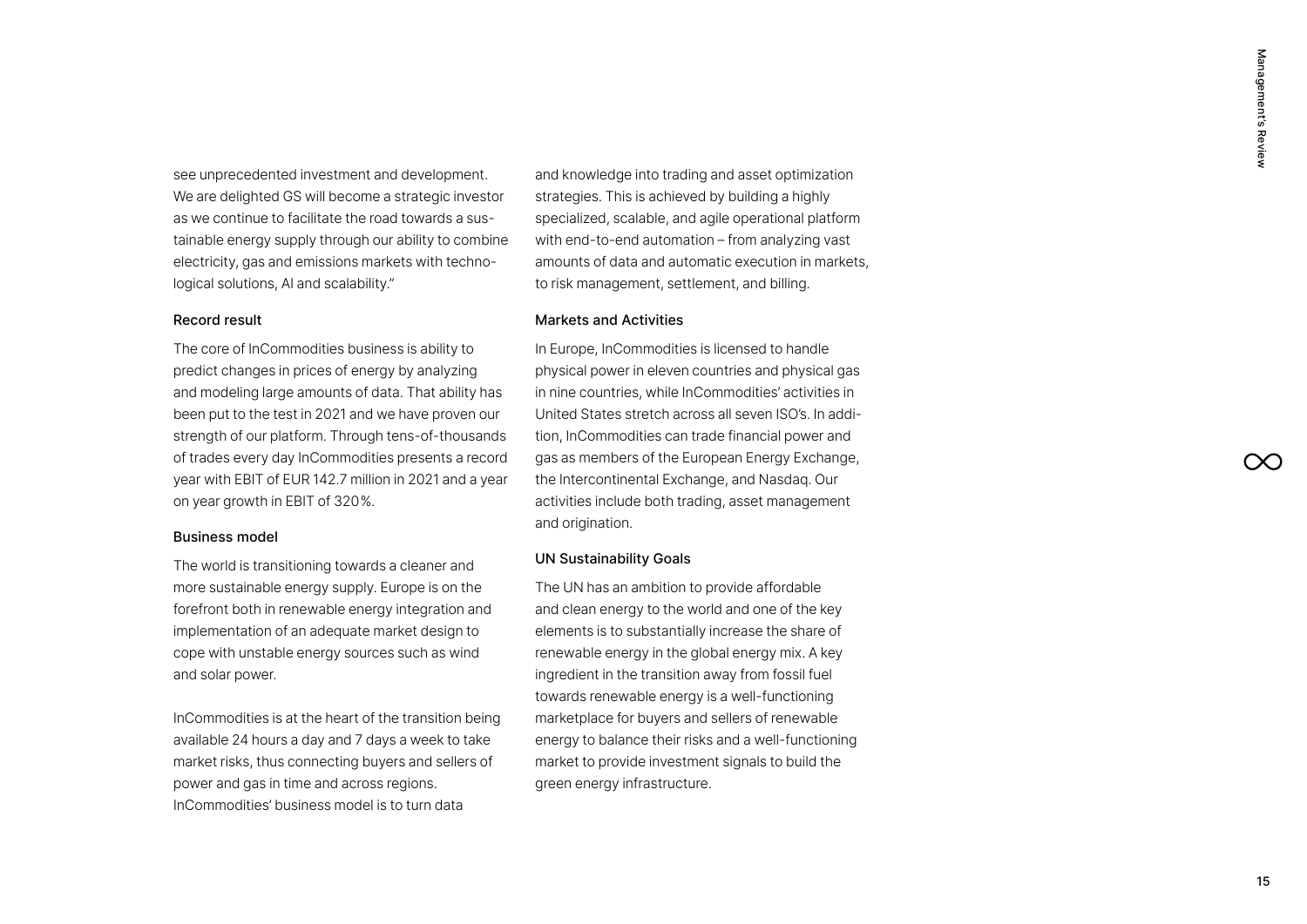InCommodities is supporting the transition towards cleaner energy as an innovator and liquidity provider in the energy markets. The business model used to achieve these ambitions can be found in the section Business model above.

#### Policies and Corporate Social Responsibility

InCommodities acknowledges our responsibility as a company both socially, environmentally and economically. We attempt to be responsible in all aspects while securing profitability and growth of the Company.

The total number of full-time employees by the end of 2021 was 108 and the majority were located in Aarhus.

The vast expansion has not changed the very short and clear decision process that exists at InCommodities. When the Company faces various issues or decisions, initiatives to address these can be implemented almost immediately.

The employee handbook, risk framework, IT policy, data policy and compliance framework describe the expectations for the general behavior within the Company, all of which has an impact on the topics mentioned here. The risks associated with the topics below have, in this respect, been assessed to be at a minimum level as stated in every section. Every

topic will be mentioned and described and additional initiatives that might have an impact, but is not for malized through policies, will be briefly described.

#### Climate and environmental responsibility

The business activities of the Company have very little risk of environmental impact as they are almost exclusively online. For that reason, there are no formal policies regarding climate and environ mental behavior. When faced with situations where we could have an impact on the environment, we will implement such formal policies within a very short timeframe.

Examples of day-to-day initiatives which do not relate directly to business activities :

- Automatic lighting in all office areas to reduce power use.
- Water consumption is automated in most of the office spaces, which is a key factor in lowering water consumption.
- The Company chooses to support the cafeteria provided at our locations, which offers organic food.
- Sorting of bottles with deposit, for plastic and glass containers to be recycled.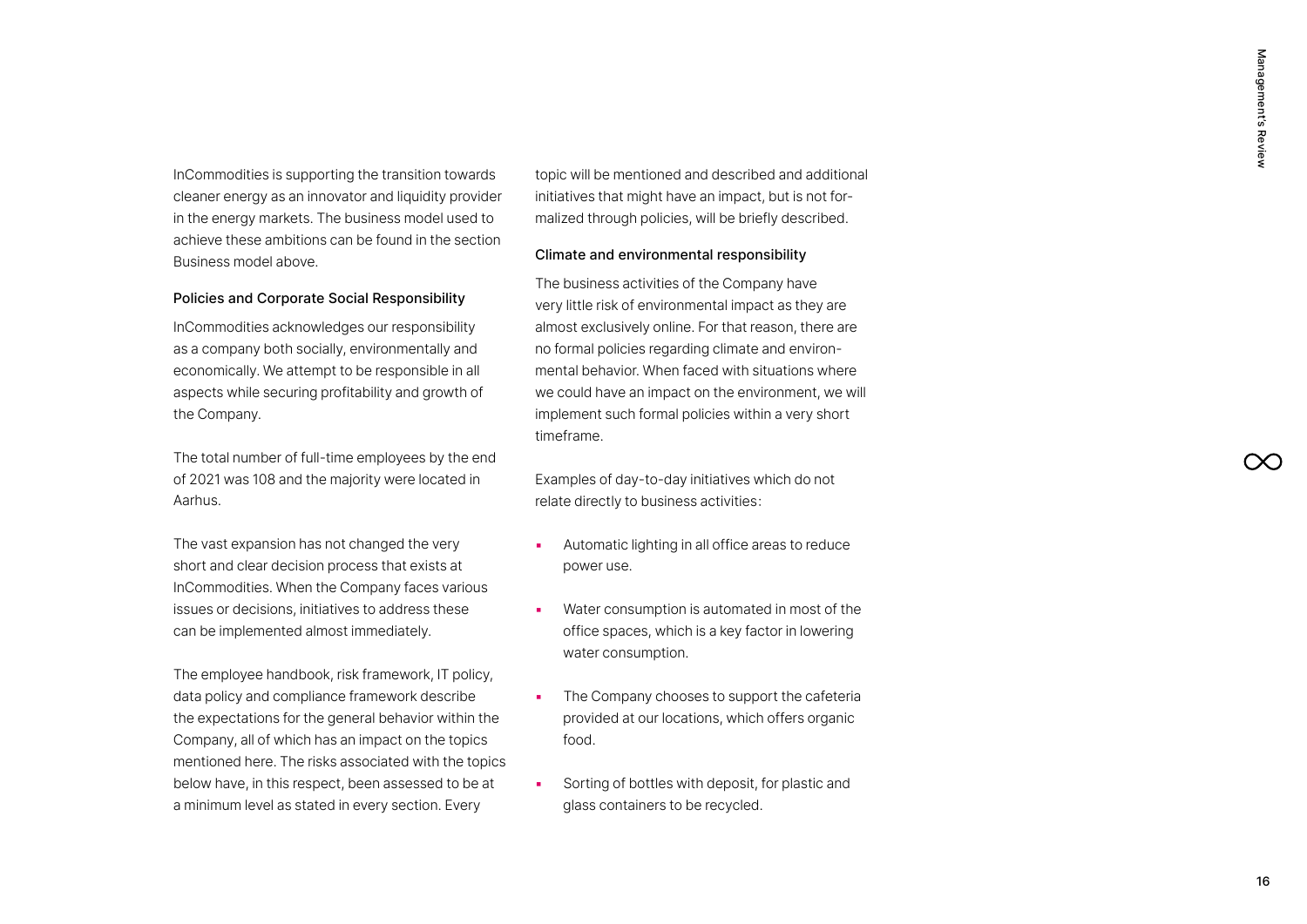#### Human rights

InCommodities assesses the risk of violating any human rights in connection with our business activi ties at a minimum. The foundation of this assessment can be found in the fact that we primarily cooperate with business partners in the EU and US, who are in a knowledge-heavy and high-margin, profitable indus try. While this cannot rule out any risk completely, no reason to investigate further has been found. Should the suspicion of wrongdoing be brought to our atten tion, we would investigate further. For this reason, we have no formal policies to sustain the right behavior in connection with these as human rights issues are regulated by the authorities in the industry as well as by Danish, EU, and US legislation.

#### Anti-corruption

InCommodities always complies with current leg islation and guidelines regarding anti-corruption. InCommodities has a limited amount of business partners and follows a structured KYC process. It is the Company's assessment that the risk of the Company being involved in corruption, via the business activities with our business partners, is at a minimum. All employees who have direct or indirect impact on our primary business activities are obliged to attend compliance courses held by our Head of Compliance or external experts. Because of the minimal risk and the locally legislated area, InCommodities merely has a relatively simple

formal policy covering the area of anti-corruption, in essence prohibiting any employee from receiving personal gifts of any kind, and any gifts received are handed to management, who ensure distribution of the gifts we receive, throughout the year, across the company. This policy can be found in our employee handbook. Which is available to all employees, and the contents are presented to new employees as part of their onboarding. As a result, over 30 gifts have been redistributed in 2021.

#### Staff conditions

At InCommodities, we aim to give our employees the best options for a healthy work environment. This applies to both physical and mental health as well as the opportunities to develop the employee and managerial competencies in the Company. The greatest asset of the Company is its employees and their knowledge. Therefore, the loss of employees is a risk with a considerable impact. InCommodities aims to be fully compliant with the employee condi tions and human rights and standards of a healthy work environment. During a visit in 2021, the Danish work environment authorities (Arbejdstilsynet) awarded InCommodities the highest rating and had no improvement points to report. This is in large part based on a process of constantly working with feedback. In 2022 we intend to continue the work already started and will Implement e-learning to raise awareness of the offerings available to the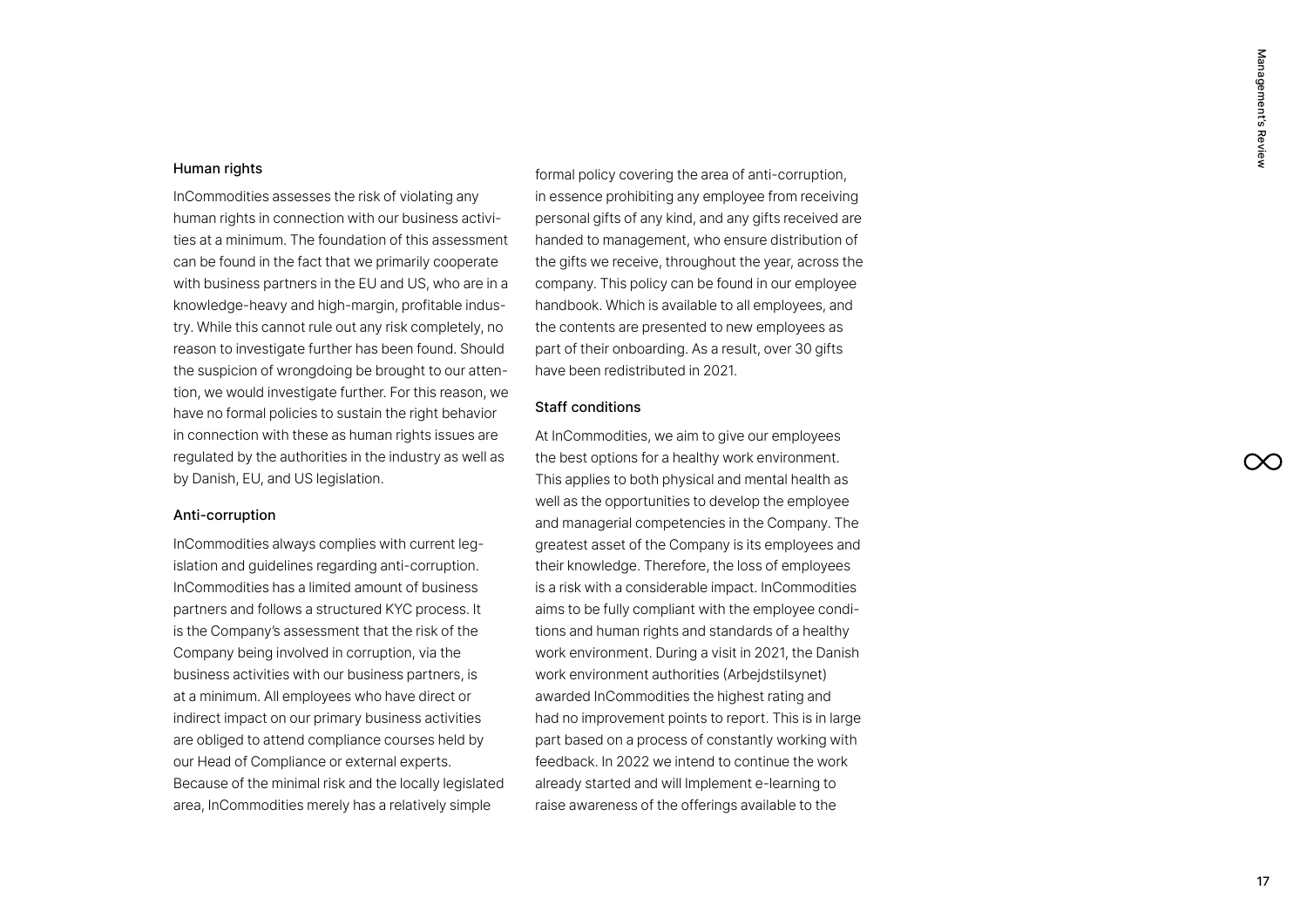employee, increasing their trust in their ability to act meaningfully as agents of the company. We will also focus on psychological safety and based on biweekly questionnaires create a workplace with conditions where it is safe to try new things. We will work with conflict resolution, with the intent of minimizing the psychological impact of the competing priorities, creating a company that focuses on challenges and their solutions rather than the people that bring them to the surface.

For 2021, different initiatives to ensure good staff conditions have been relevant for the Company. These are listed below :

- Healthy food options at the office are always available and every employee gets their own BPA free bottle to urge drinking more water during the workday.
- Every employee can use the fitness facilities located in the office basement. InCommodities will on a frequent basis arrange physical activi ties for its employees.
- To prevent workplace injuries from extensive desk work, InCommodities provides weekly access to a physiotherapist during workhours for those experience problems related to sedentary work.
- The mental work environment and general satisfaction at InCommodities are always in focus and during 2021 a strong focus has been on feedback and our external engagement measurement system. Every second week, employees answer an engagement question naire. The engagement score has been stable over the last year at around 8.9 out of 10, indi cating that employee engagement is in the top 10 % of the companies using the same software.
- InCommodities has at least one employee event every month in order to create better working relationships and stronger ties both within and across departments.
- The level of sickness absence at the Company is in the low range and mostly caused by children's sick days. The total number of registered sick days in 2021 is 220, which is an increase of approximately 60% in the number of sick days per employee. 24 percent of all sick days took place in September, we have been unable to find a reason for this anomaly. In spite of all of these factors, the 0.8 percent absence in InCommodities remains below the national average of approximately 3 percent.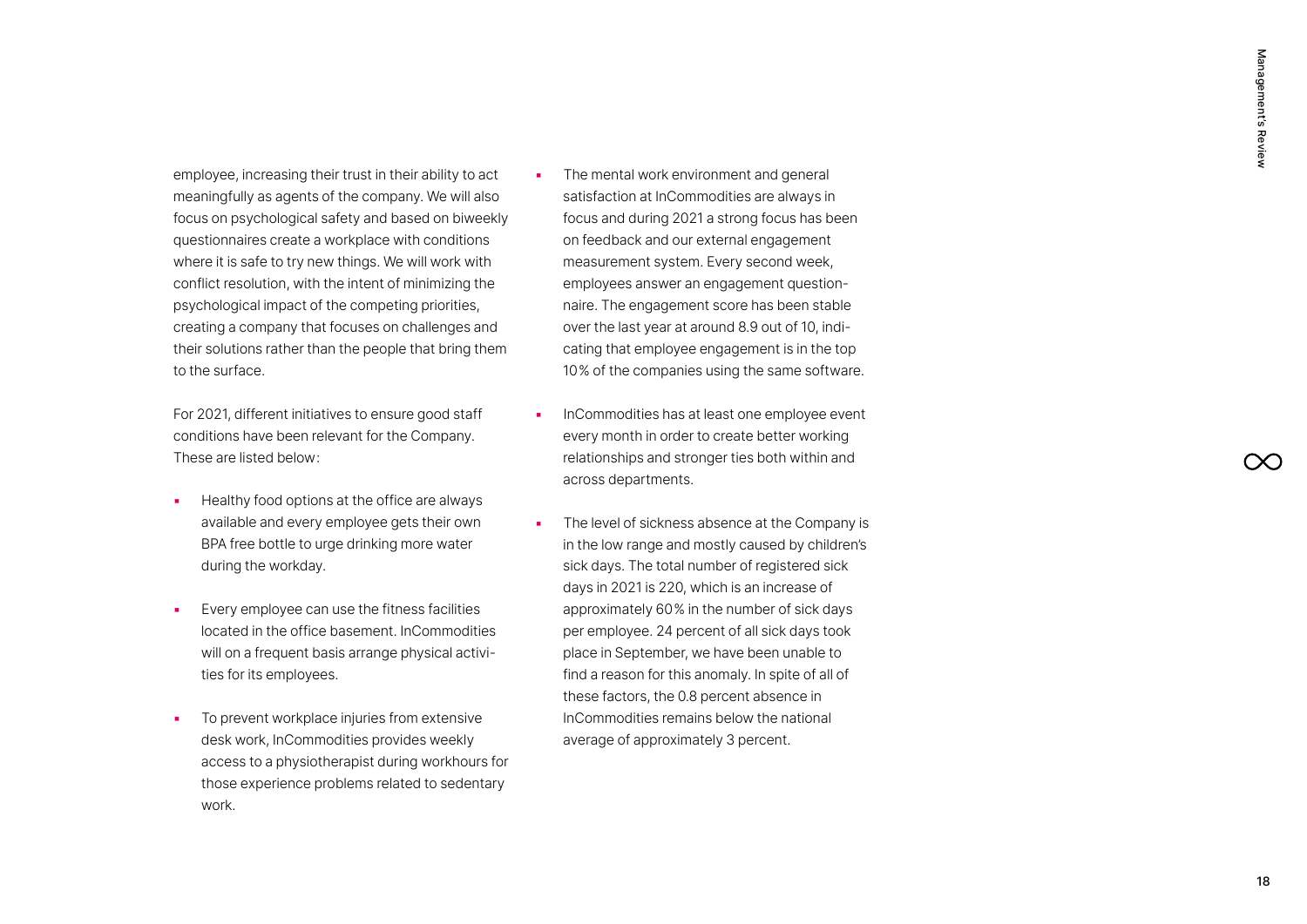Employee and managerial development are part of a healthy work environment where all employees feel motivated and valued. Making sure managers and employees have the right skillset to succeed in their roles is a continuous focus of the Company and regular 1:1 meetings between team leader and team member are the foundation to make sure that the individual development and satisfaction of the team are always on the agenda.

#### Equality

All employees, current and future, are treated equally. Applicants are treated based on their competences and InCommodities does not ask applicants to inform us of their gender or age in our recruitment system to ensure no discriminating actions in the selection process happen. Further, InCommodities does not discriminate on nationality, religion, sexual orientation, or political beliefs in any way.

It is InCommodities' goal to create a workplace where both genders are equally likely to thrive and be successful in their jobs. This has its roots in one of our core values 'transparency', where all actions to hire, promote, or dismiss are based on data. We do not actively benchmark against the industry as

the demography is highly dependent on company structure and InCommodities does not necessarily compare, like for like, to other companies in the sector. We are focused on promoting jobs at InCommodities which are equally attractive to both genders.

For 2021, the distribution between men and women on the Board of Directors has been 6 to 0.

There have been no replacements on the Board of Directors during the year as the majority of the board members are owners of the Company, and it is currently not prudent for the owners to hand over their seats on the board.

InCommodities has a target of having one female board member by 2024, who will be elected on the same basis as other board members and evaluated on competences and relevant experience.

Regarding the rest of the Management of the Company, we have during 2020 promoted one woman to a managerial position, however in 2021 this was not relevant, and with an increase in the number male managers, this leaves the share of women in the Management equal to 9,5 %. We find this to be a fair representation of women in the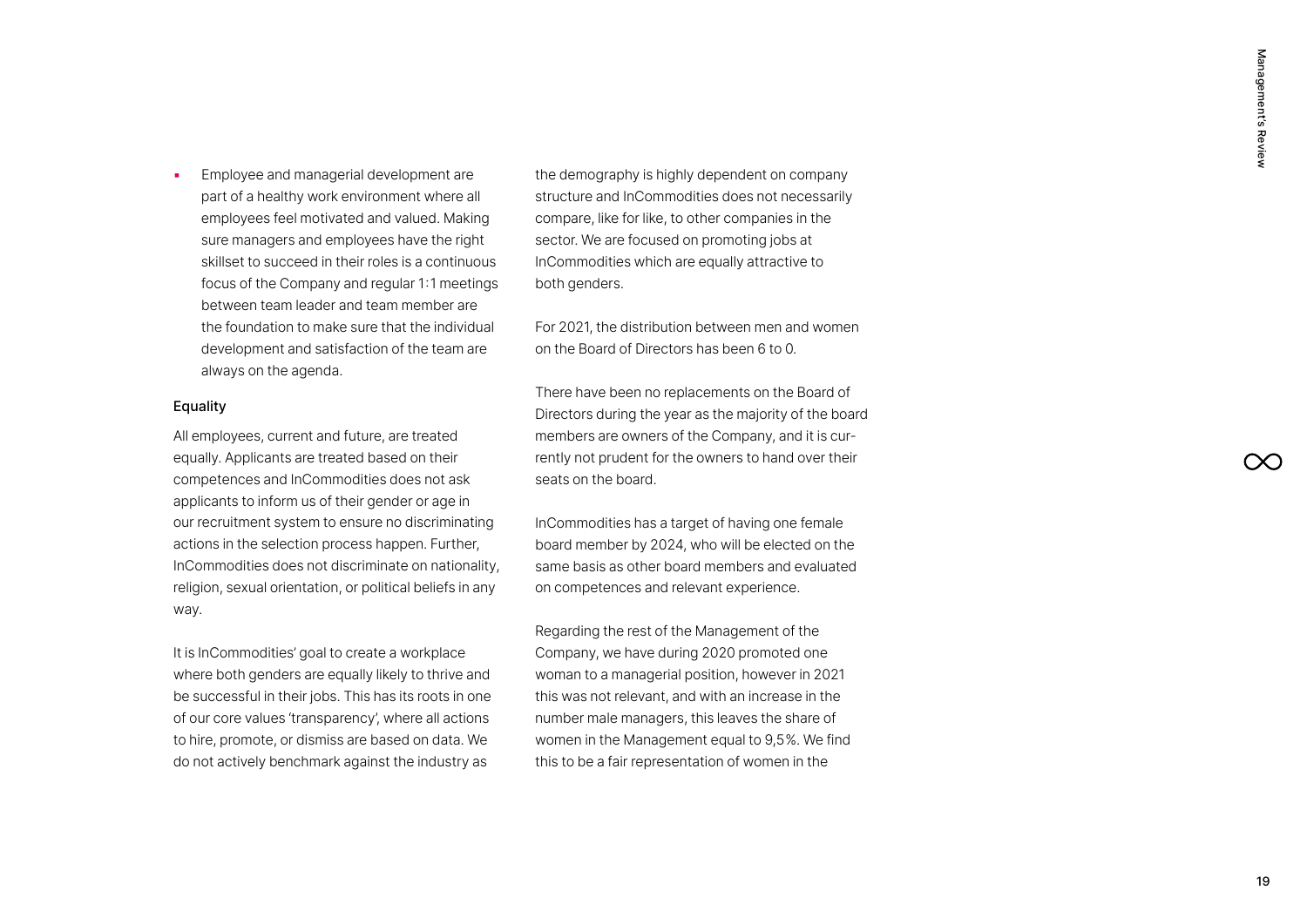Company, as the total percentage of women employed is equal to 9,3 %. It is the Company's goal to have 15 % women in the Management by 2024. Initiatives and information regarding an increase in the underrepresented gender can be found in our current policy.

#### Data ethics policy

At InCommodities our data can fundamentally be split into two categories.

- 1. Market data
- 2. Personal data

Market data is treated as available to all that are willing to obtain it, this can be done through pur chasing or mining the data. With regards to market data, our business model relies on getting the best quality of data to inform our decisions. Any edge or any business model must be built on the assumption that your data outperform the competition. How ever, we do not, nor would we allow any data to be obtained illegally. Neither do we nor would we allow any employee to transmit data with the intent to deceive or manipulate another market participant. It is InCommodities' view that the rules governing our trading activities restrict behavior of our employees adequately to not require additional policies on market data.

With regards to personal data, we assume the opposite approach. We will only collect personal data if it is absolutely necessary. This includes applicants, employees, and business partners. Our employees are taught through their onboarding to not share personal data with other persons inter nally or externally. We teach our employees to ask permission at the source rather than sharing without permission. Typically, such a request is handled by HR, who are trained in the legal framework surround ing personal data. In addition to this the policies and procedures related to GDPR are adhered to at any time. An increased awareness of and knowledge of GDPR will be part of the plan for e-learning in 2022.

#### Risks

#### External risks

As a natural consequence of InCommodities' busi ness, the Company is exposed to a range of different external risks. The main risk categories are market risk, liquidity risk, compliance risk and credit risk.

These risks, among others, are actively managed by the Company's risk team and governed by InCommodities' Risk Framework approved by the Board of Directors.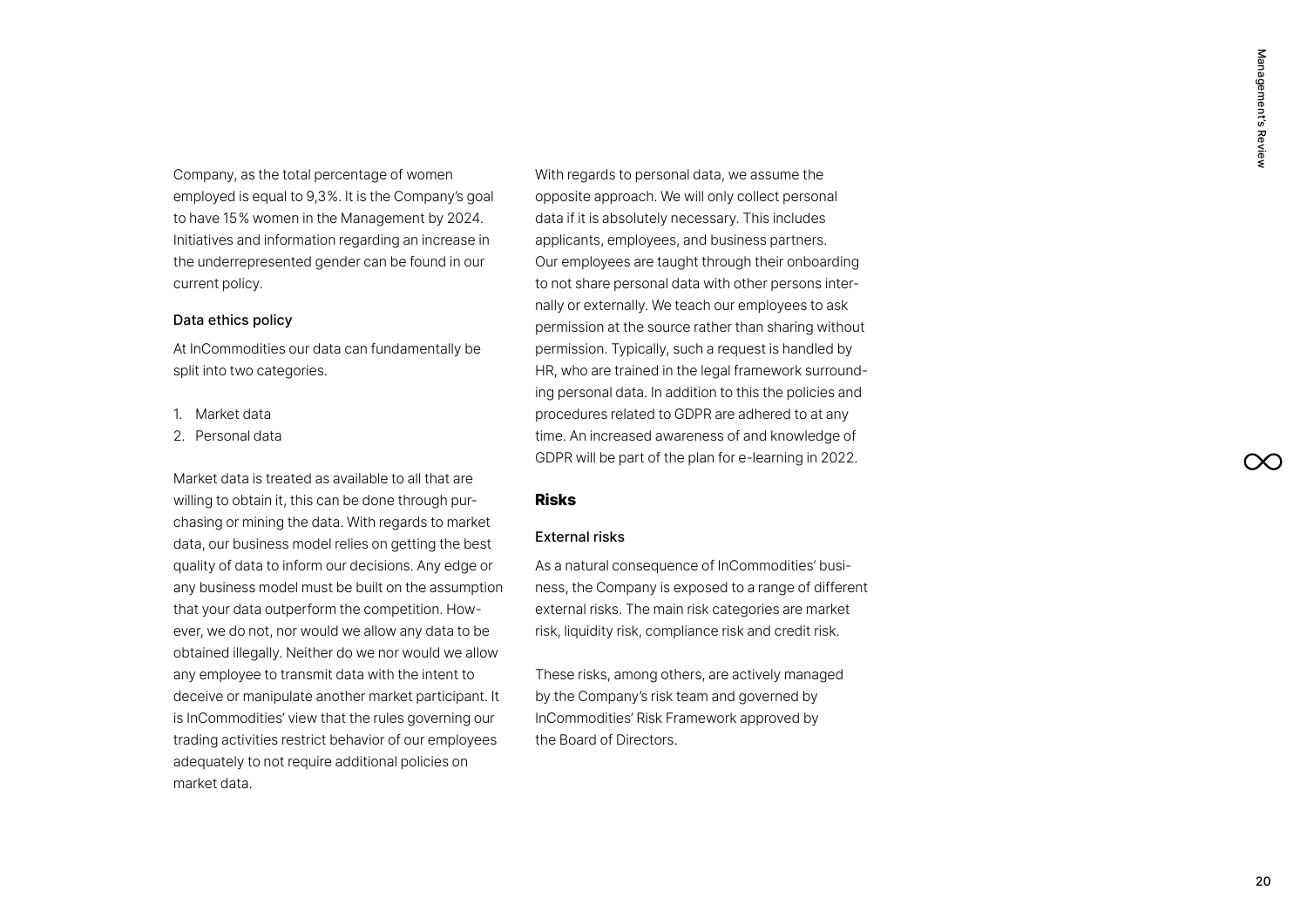#### Internal risks

The greatest asset of the Company is its employees and their knowledge. Therefore, the loss of employees is a risk with a considerable impact. InCommodities aims to be fully compliant with the employee conditions and human rights and standards of a healthy work environment. IT is a core factor of InCommodities' business model and as an energy trader, InCommodities is dependent on reliable IT systems. Both software and hardware must run smoothly for the business to do the same and are an operational risk for the Company. InCommodities' IT and Personal Data Policy covers all aspects in order to ensure secure IT behavior.

#### Covid-19 impacts and initiatives

During 2021 it has been a great focus for the company to create a good working environment and maintain employee satisfaction while being respectful of Covid-19 and associated health risks. Based on anonymous polls we conclude that we have succeeded in our efforts, with a percentage of infected below country averages. By providing the

flexibility to work from home when employees have been in close contact with an infected, and through frequent testing at the office, we have avoided even a single case of an employee being infected in the office in 2021. For the above-mentioned reasons, we have been able to keep the office open throughout 2021. In conclusion Covid-19 has impacted InCommodities in the form of extra considerations, but the business impact has been low.

#### Outlook for the future

InCommodities expects to expand its business further in 2022 through scaling of current activities and increasing in geographic presence as the Company continues its journey to become a leading global energy trader. Earnings before tax is expected in the range of EUR 55-115 million. InCommodities expects to maintain a high level of engaged employees, since engagement remains a strategic priority and a competitive edge. InCommodities expects to maintain a competitive edge through optimal utilization of our resources, especially our workforce.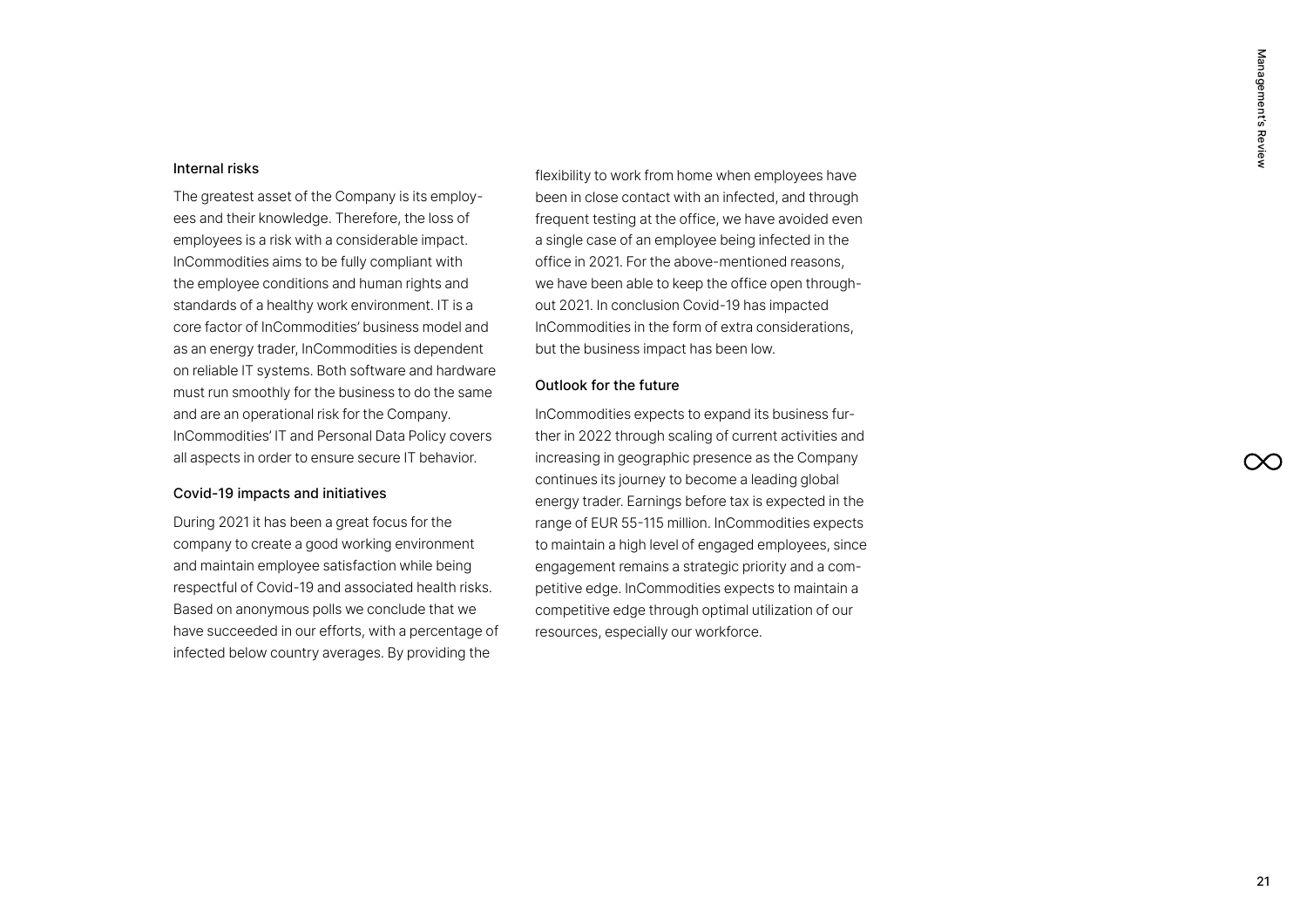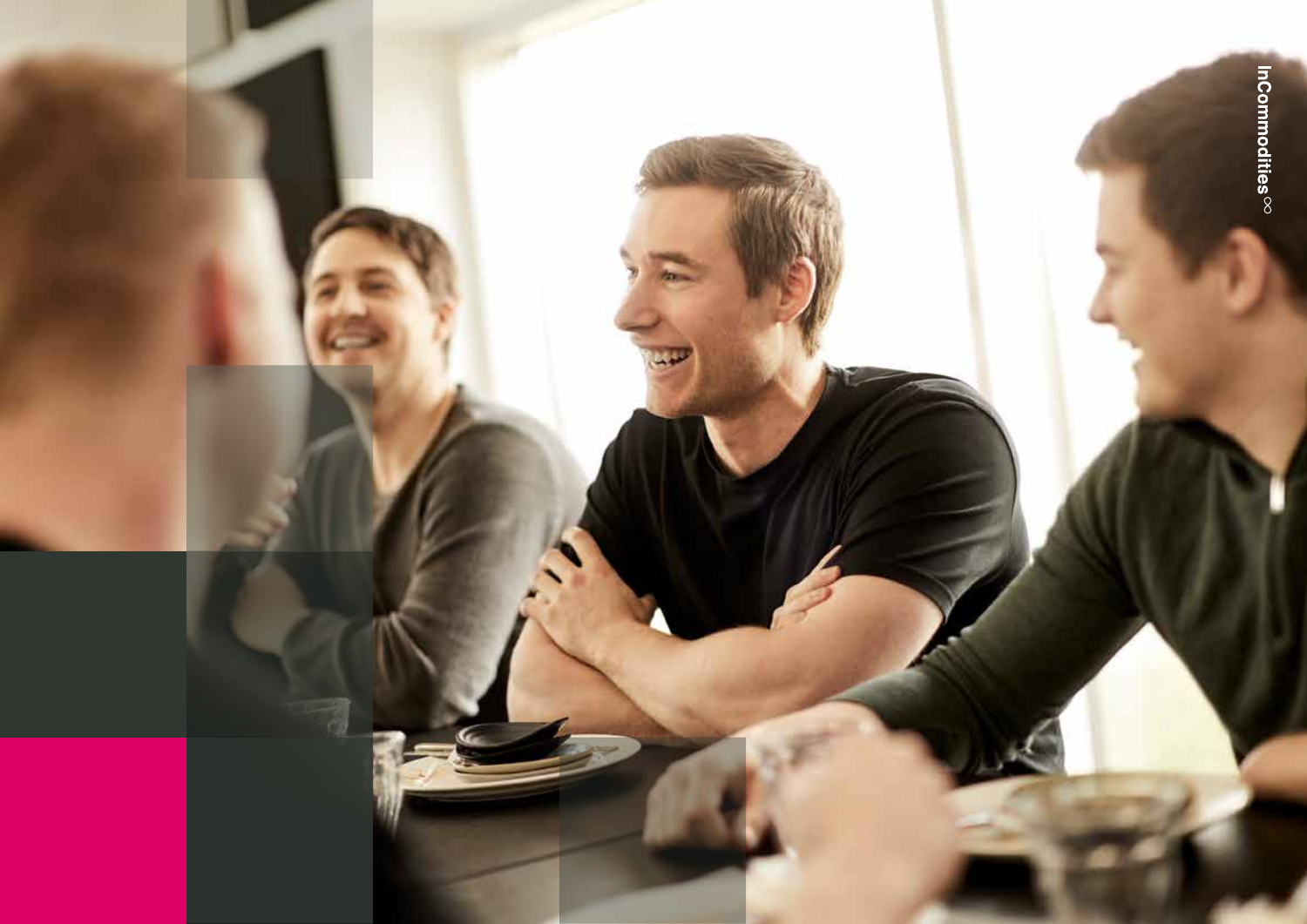### Income Statement

1 January - 31 December

|                                             |                           |               | Group        |             | <b>Parent</b> |
|---------------------------------------------|---------------------------|---------------|--------------|-------------|---------------|
|                                             | <b>Note</b>               | 2021          | 2020         | 2021        | 2020          |
|                                             |                           | <b>TEUR</b>   | <b>TEUR</b>  | <b>TEUR</b> | <b>TEUR</b>   |
| Revenue                                     |                           | 13,513,813    | 2,116,865    | 0           | 0             |
| Cost of sales                               |                           | $-13,336,171$ | $-2,068,671$ | 0           | $\mathbf 0$   |
| Other external expenses                     |                           | $-4,242$      | $-2,604$     | $-246$      | $-73$         |
| Gross profit/loss                           |                           | 173,400       | 45,590       | $-246$      | $-73$         |
| Staff expenses                              | $\overline{2}$            | $-30,702$     | $-11,645$    | 0           | $\mathbf 0$   |
| Profit before financial income and expenses |                           | 142,698       | 33,945       | $-246$      | $-73$         |
| Income from investments in subsidiaries     |                           | $\circ$       | $\mathbf 0$  | 109,140     | 26,709        |
| Financial income                            | $\ensuremath{\mathsf{3}}$ | 1,784         | 601          | 219         | 8             |
| Financial expenses                          | 4                         | $-3,624$      | $-1,037$     | $-128$      | $-113$        |
| Profit before tax                           |                           | 140,858       | 33,509       | 108,985     | 26,531        |
| Tax on profit/loss for the year             | $\mathbf 5$               | $-31,529$     | $-6,961$     | 344         | 17            |
| Net profit/loss for the year                |                           | 109,329       | 26,548       | 109,329     | 26,548        |

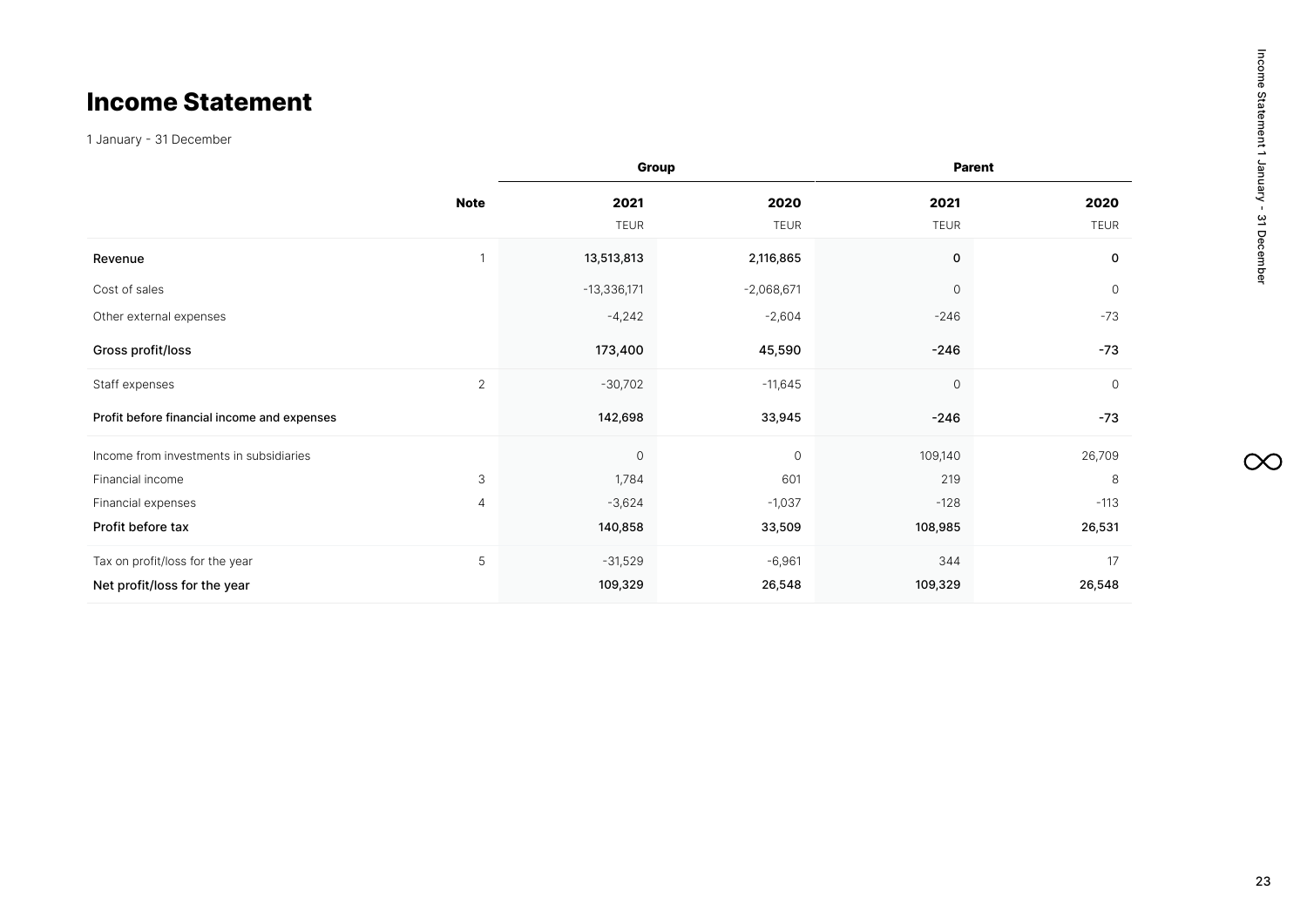### Balance Sheet 31 December

Assets

|                                                   |                | Group        |                     | Parent      |              |  |
|---------------------------------------------------|----------------|--------------|---------------------|-------------|--------------|--|
|                                                   | <b>Note</b>    | 2021         | 2020                | 2021        | 2020         |  |
|                                                   |                | <b>TEUR</b>  | <b>TEUR</b>         | <b>TEUR</b> | TEUR         |  |
| Investments in subsidiaries                       | $\,6$          | $\mathbf{0}$ | $\mathbf 0$         | 117,666     | 45,353       |  |
| Deposits                                          | $\overline{7}$ | 109          | 70                  | 0           | $\mathbf 0$  |  |
| <b>Fixed asset investments</b>                    |                | 109          | 70                  | 117,666     | 45,353       |  |
| <b>Fixed assets</b>                               |                | 109          | 70                  | 117,666     | 45,353       |  |
| Inventories                                       |                | 44,021       | 11,389              | 0           | 0            |  |
| Trade receivables                                 |                | 84,063       | 29,156              | $\circ$     | $\mathbf 0$  |  |
| Receivables from group enterprises                |                | $\mathbf 0$  | $\mathsf{O}\xspace$ | 5,008       | $\circ$      |  |
| Other receivables                                 | 8              | 52,287       | 11,763              |             | $\mathbf{1}$ |  |
| Deferred tax asset                                | 12             | 721          | $\mathbf 0$         | 721         | $\mathbf 0$  |  |
| Corporation tax receivable from group enterprises |                | $\mathsf{O}$ | $\mathbf 0$         | 75          | 25           |  |
| Prepayments                                       | $\hbox{9}$     | $\circ$      | 51                  | 0           | $\mathbf 0$  |  |
| Receivables                                       |                | 137,071      | 40,970              | 5,805       | 26           |  |
| Cash at bank and in hand                          |                | 88,654       | 34,990              | 566         | 573          |  |
| <b>Currents assets</b>                            |                | 269,746      | 87,349              | 6,371       | 599          |  |
| Assets                                            |                | 269,855      | 87,419              | 124,037     | 45,952       |  |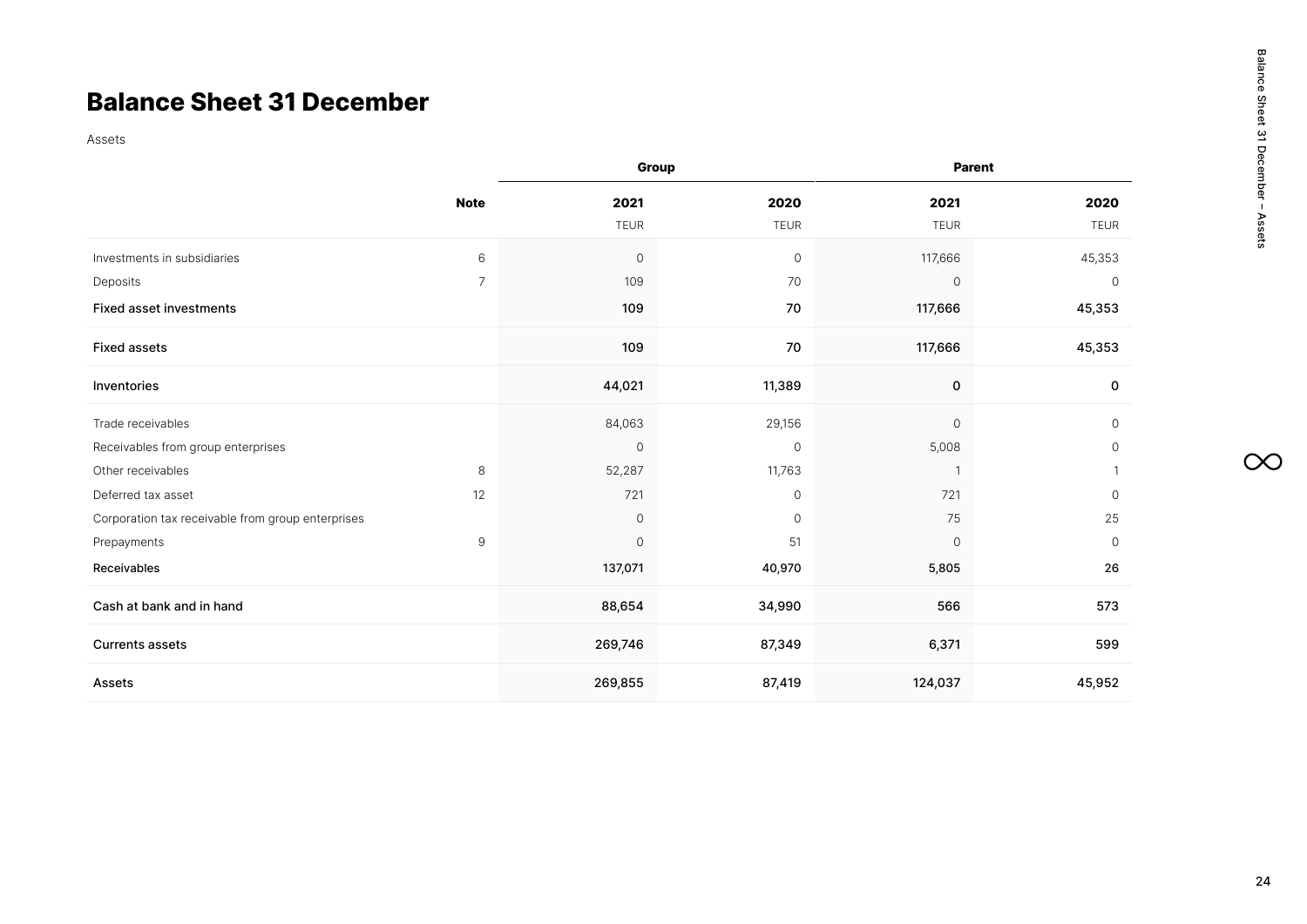### Balance Sheet 31 December

Liabilities and equity

|                                                                |             | Group               |                     | Parent              |                     |  |
|----------------------------------------------------------------|-------------|---------------------|---------------------|---------------------|---------------------|--|
|                                                                | <b>Note</b> | 2021                | 2020                | 2021                | 2020                |  |
|                                                                |             | TEUR                | <b>TEUR</b>         | <b>TEUR</b>         | <b>TEUR</b>         |  |
| Share capital                                                  | $10$        | 907                 | 907                 | 907                 | 907                 |  |
| Reserve for net revaluation under the equity method            |             | $\mathbf 0$         | $\circ$             | 113,109             | 42,234              |  |
| Reserve for exchange rate adjustments                          |             | $-148$              | $-138$              | $\mathsf{O}$        | $\mathsf{O}\xspace$ |  |
| Retained earnings                                              |             | 122,479             | 44,396              | 9,222               | 2,024               |  |
| Equity                                                         |             | 123,238             | 45,165              | 123,238             | 45,165              |  |
| Credit institutions                                            |             | 5,180               | 672                 | $\mathsf{O}\xspace$ | $\mathsf{O}\xspace$ |  |
| Other payables                                                 |             | 21,258              | $\mathsf{O}\xspace$ | $\mathsf{O}\xspace$ | $\mathsf{O}\xspace$ |  |
| Long-term debt                                                 | 13          | 26,438              | 672                 | 0                   | 0                   |  |
| Credit institutions                                            | 13          | 2,127               | 18,347              | $\mathsf{O}\xspace$ | $\mathsf{O}\xspace$ |  |
| Trade payables                                                 |             | 44,810              | 4,206               | $\mathsf{O}\xspace$ | $\mathbf{0}$        |  |
| Payables to group enterprises                                  |             | $\mathsf{O}\xspace$ | $\mathbf 0$         | 758                 | 139                 |  |
| Payables to owners and Management                              |             | $\circ$             | 67                  | 0                   | 67                  |  |
| Corporation tax                                                |             | 31,849              | 2,947               | 0                   | $\mathsf{O}\xspace$ |  |
| Other payables                                                 | 8,13        | 41,393              | 16,015              | 41                  | 581                 |  |
| Short-term debt                                                |             | 120,179             | 41,582              | 799                 | 787                 |  |
| Debt                                                           |             | 146,617             | 42,254              | 799                 | 787                 |  |
| Liabilities and equity                                         |             | 269,855             | 87,419              | 124,037             | 45,952              |  |
| Derivative financial instruments                               | $\,8\,$     |                     |                     |                     |                     |  |
| Distribution of profit                                         | 11          |                     |                     |                     |                     |  |
| Contingent assets, liabilities and other financial obligations | 16          |                     |                     |                     |                     |  |
| Related parties                                                | 17          |                     |                     |                     |                     |  |
| Fee to auditors appointed at the general meeting               | $18\,$      |                     |                     |                     |                     |  |
| Subsequent events                                              | 19          |                     |                     |                     |                     |  |
| <b>Accounting Policies</b>                                     | 20          |                     |                     |                     |                     |  |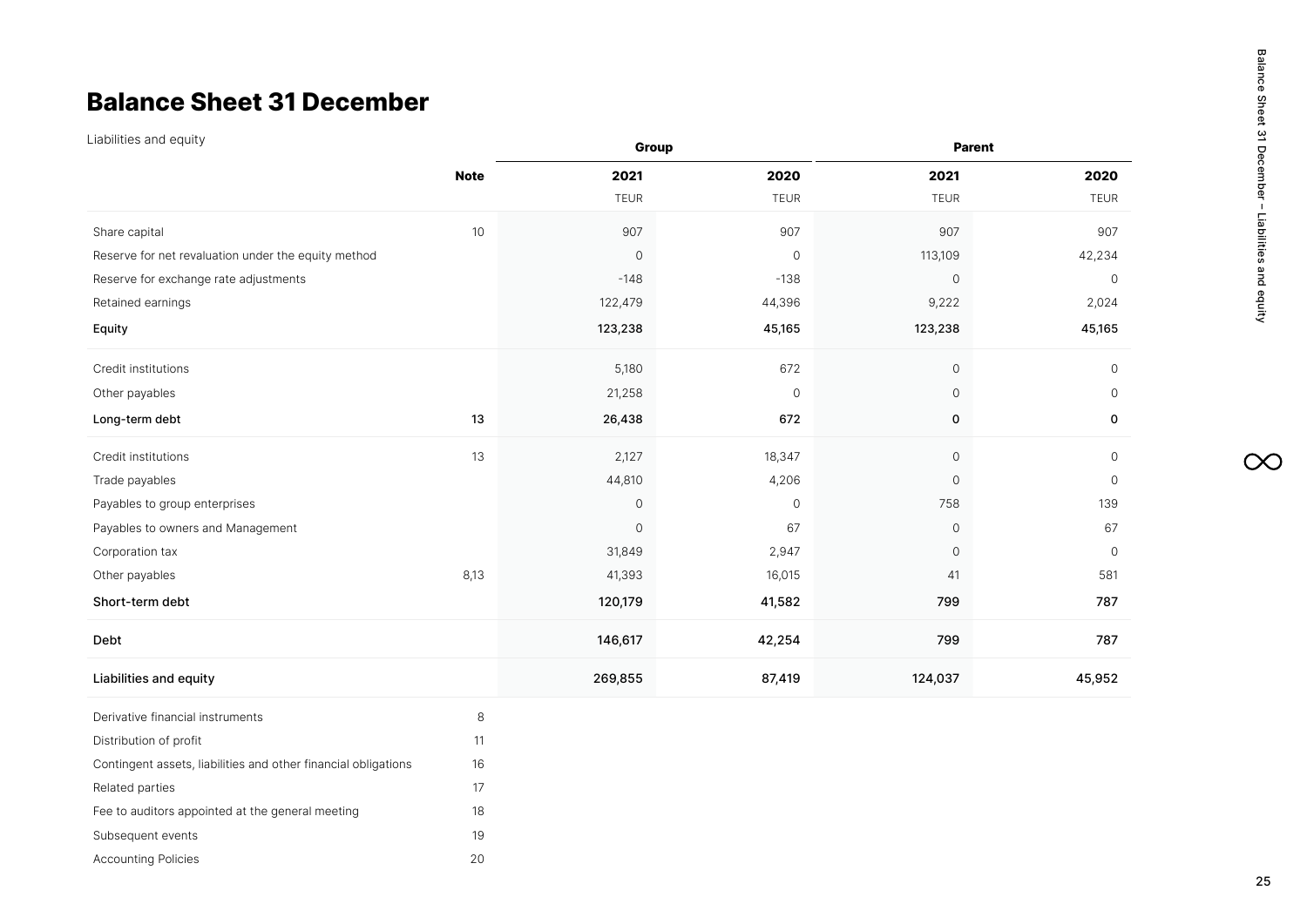## Statement of Changes in Equity

|                                                   | Share capital       | Reserve for net<br>revaluation under<br>the equity method | Reserve for exchange<br>rate adjustments | Retained earnings   | Total     |
|---------------------------------------------------|---------------------|-----------------------------------------------------------|------------------------------------------|---------------------|-----------|
| Group                                             | <b>TEUR</b>         | <b>TEUR</b>                                               | <b>TEUR</b>                              | <b>TEUR</b>         | TEUR      |
| 2021                                              |                     |                                                           |                                          |                     |           |
| Equity at 1 January                               | 907                 | $\mathsf{O}\xspace$                                       | $-138$                                   | 44,396              | 45,165    |
| Exchange adjustments                              | $\circ$             | 0                                                         | $-10$                                    | $\mathsf{O}\xspace$ | $-10$     |
| Extraordinary dividend paid                       | 0                   | $\mathsf{O}\xspace$                                       | 0                                        | $-31,246$           | $-31,246$ |
| Net profit/loss for the year                      | $\mathsf{O}$        | $\mathsf{O}\xspace$                                       | $\mathsf{O}\xspace$                      | 109,329             | 109,329   |
| Equity at 31 December                             | 907                 | 0                                                         | $-148$                                   | 122,479             | 123,238   |
| 2020                                              |                     |                                                           |                                          |                     |           |
| Equity at 1 January                               | 907                 | $\mathsf{O}\xspace$                                       | $\mathsf{O}\xspace$                      | 20,848              | 21,755    |
| Exchange adjustments                              | $\mathbf 0$         | 0                                                         | $-138$                                   | $\mathsf{O}\xspace$ | $-138$    |
| Extraordinary dividend paid                       | 0                   | 0                                                         | $\mathsf{O}\xspace$                      | $-3,000$            | $-3,000$  |
| Net profit/loss for the year                      | $\mathsf{O}\xspace$ | $\mathsf{O}\xspace$                                       | $\mathsf{O}\xspace$                      | 26,548              | 26,548    |
| Equity at 31 December                             | 907                 | 0                                                         | $-138$                                   | 44,396              | 45,165    |
| Parent                                            |                     |                                                           |                                          |                     |           |
| 2021                                              |                     |                                                           |                                          |                     |           |
| Equity at 1 January                               | 907                 | 42,234                                                    | 0                                        | 2,024               | 45,165    |
| Extraordinary dividend paid                       | $\mathsf{O}$        | $\mathsf{O}\xspace$                                       | $\mathsf{O}\xspace$                      | $-31,246$           | $-31,246$ |
| Exchange adjustments relating to foreign entities | $\mathbf 0$         | $-10$                                                     | $\mathsf{O}\xspace$                      | $\mathbf 0$         | $-10$     |
| Net profit/loss for the year                      | $\mathbf 0$         | 70,885                                                    | $\mathsf{O}\xspace$                      | 38,444              | 109,329   |
| Equity at 31 December                             | 907                 | 113,109                                                   | 0                                        | 9,222               | 123,238   |
| 2020                                              |                     |                                                           |                                          |                     |           |
| Equity at 1 January                               | 907                 | 18,663                                                    | 0                                        | 2,185               | 21,755    |
| Extraordinary dividend paid                       | $\circ$             | $\mathsf{O}\xspace$                                       | 0                                        | $-3,000$            | $-3,000$  |
| Exchange adjustments relating to foreign entities | 0                   | $-138$                                                    | $\mathsf{O}\xspace$                      | $\mathsf{O}\xspace$ | $-138$    |
| Net profit/loss for the year                      | $\mathbf 0$         | 23,709                                                    | 0                                        | 2,839               | 26,548    |
| Equity at 31 December                             | 907                 | 42,234                                                    | 0                                        | 2,024               | 45,165    |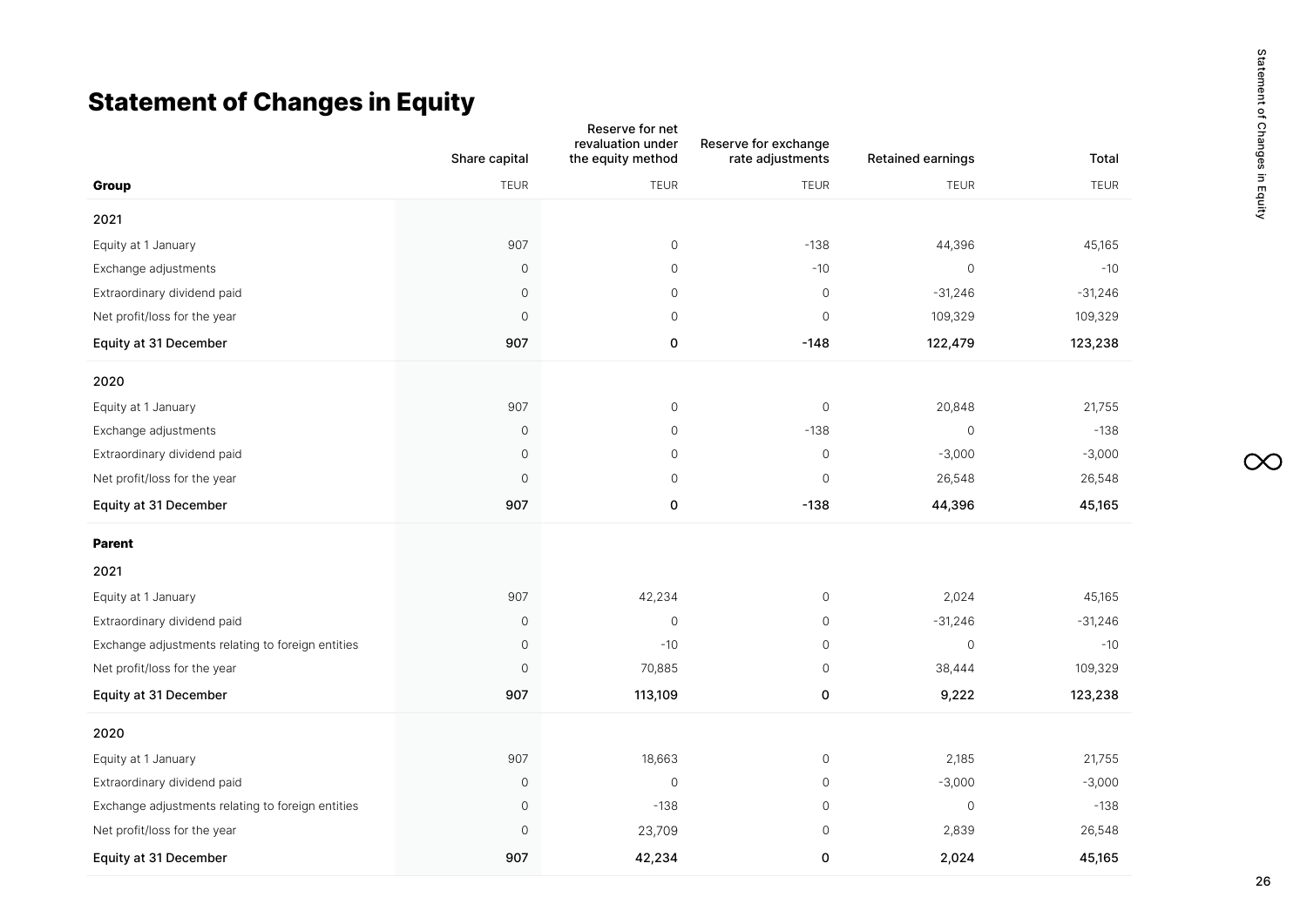Group

### Cash Flow Statement

|  |  |  |  | 1 January - 31 December |
|--|--|--|--|-------------------------|
|--|--|--|--|-------------------------|

| <b>Note</b>                                                               | 2021        | 2020        |
|---------------------------------------------------------------------------|-------------|-------------|
|                                                                           | <b>TEUR</b> | <b>TEUR</b> |
| Net profit/loss for the year                                              | 109,329     | 26,548      |
| 14<br>Adjustments                                                         | 33,359      | 7,259       |
| 15<br>Change in working capital                                           | $-61,737$   | $-16,208$   |
| Cash flows from operating activities before financial income and expenses | 80,951      | 17,599      |
| Financial income                                                          | 1,784       | 600         |
| Financial expenses                                                        | $-3,619$    | $-1,036$    |
| Cash flows from ordinary activities                                       | 79,116      | 17,163      |
| Corporation tax paid                                                      | $-3,490$    | $-7,152$    |
| Cash flows from operating activities                                      | 75,626      | 10,011      |
| Fixed asset investments made etc                                          | $-39$       | $-21$       |
| Cash flows from investing activities                                      | $-39$       | $-21$       |
| Change of loans from credit institutions                                  | 68          | 7,239       |
| Raising of other long-term debt                                           | 21,035      | $\mathbf 0$ |
| Dividend paid                                                             | $-31,246$   | $-3,000$    |
| Cash flows from financing activities                                      | $-10,143$   | 4,239       |
| Change in cash and cash equivalents                                       | 65,444      | 14,229      |
| Cash and cash equivalents at 1 January                                    | 23,210      | 8,981       |
| Cash and cash equivalents at 31 December                                  | 88,654      | 23,210      |
| Cash and cash equivalents are specified as follows:                       |             |             |
| Cash at bank and in hand                                                  | 88,654      | 34,990      |
| Overdraft facility                                                        | 0           | $-11,780$   |
| Cash and cash equivalents at 31 December                                  | 88,654      | 23,210      |

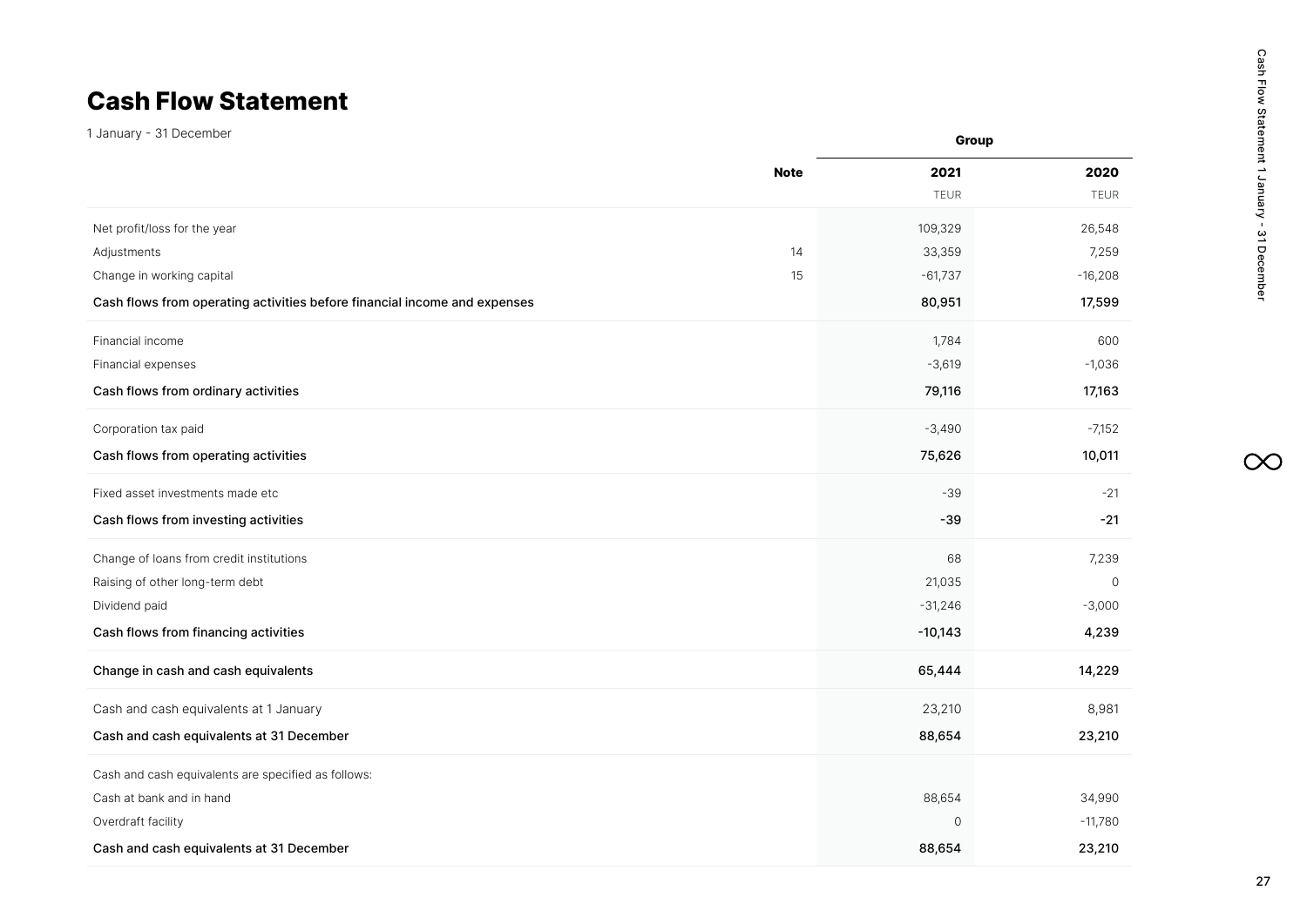### Notes to the Financial Statements

|   |                          | Group       |             | <b>Parent</b> |              |  |
|---|--------------------------|-------------|-------------|---------------|--------------|--|
|   |                          | 2021        | 2020        | 2021          | 2020         |  |
| 1 | <b>Revenue</b>           | <b>TEUR</b> | <b>TEUR</b> | <b>TEUR</b>   | <b>TEUR</b>  |  |
|   | <b>Business segments</b> |             |             |               |              |  |
|   | Gas trade                | 8,815,034   | 1,146,316   | 0             | $\circ$      |  |
|   | Power trade              | 4,698,779   | 970,549     | 0             | $\mathbf{0}$ |  |
|   |                          | 13,513,813  | 2,116,865   | 0             | $\mathbf 0$  |  |

Due to competitive considerations, turnover in geographical areas is not disclosed, in accordance with section 96 (1) of the Danish Financial Statement Act.

#### 2 Staff expenses

| Wages and salaries                            | 29,411 | 10,962 | 0 |  |
|-----------------------------------------------|--------|--------|---|--|
| Pensions                                      | 370    | 225    | 0 |  |
| Other social security expenses                | 97     | 49     | 0 |  |
| Other staff expenses                          | 824    | 409    | 0 |  |
|                                               | 30,702 | 11,645 | 0 |  |
| Including remuneration to the Executive Board | ۰      | 217    | 0 |  |
| Average number of employees                   | 90     | 64     | 0 |  |

Remuneration to the Executive Board has not been disclosed for 2021 in accordance with section 98 B(3) of the Danish Financial Statements Act.

The Group's employees is part of a long term incentive programme that involves an option to acquire shares in the company up to in total 1,52% of the share capital. The exercise price is equal to a calculated net asset value at the time of acquisition. The exercise period for this programme ends on 31 December 2025.

Incentive programmes are not recognised in the Financial Statements.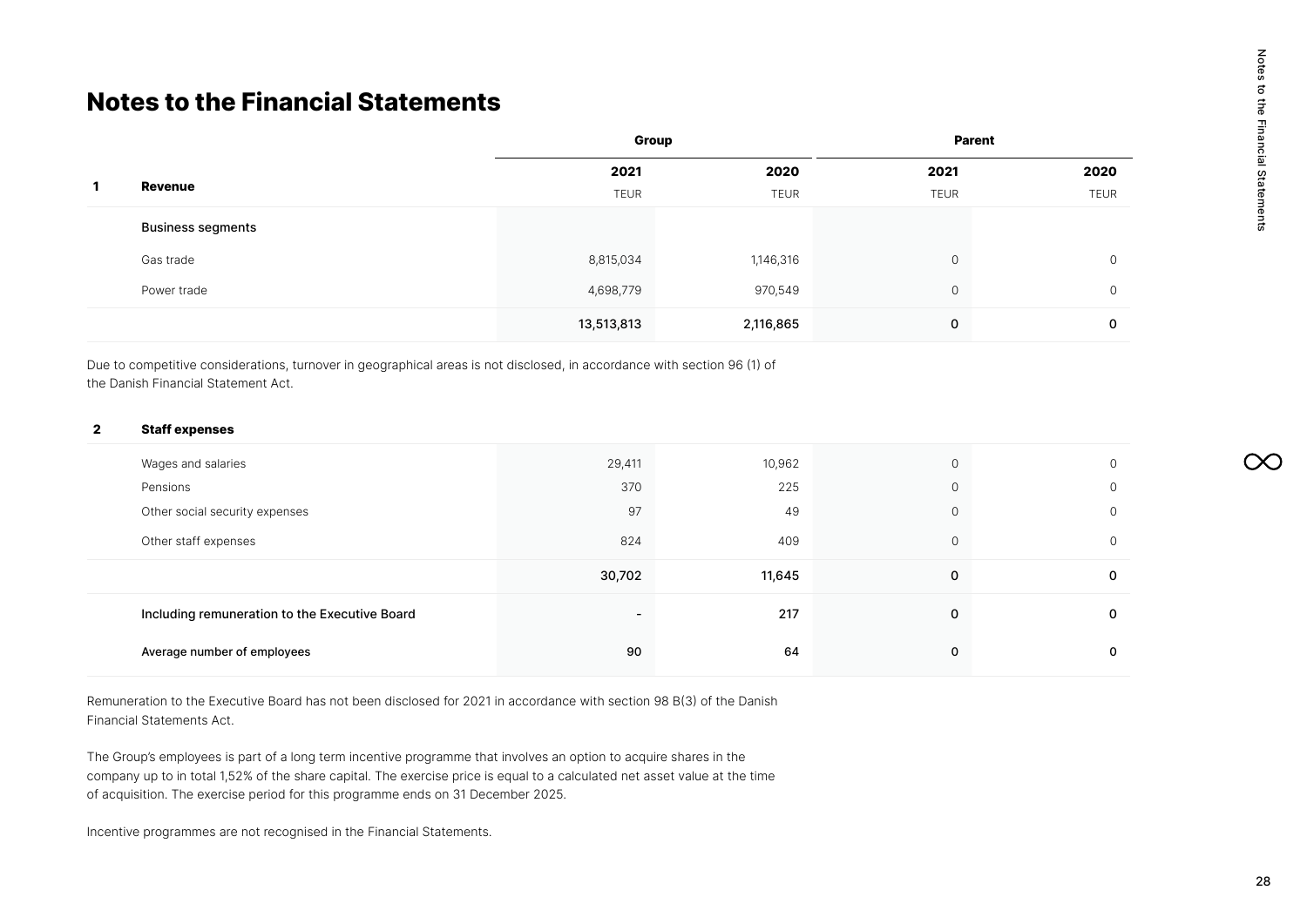### Notes to the Financial Statements

|                         |                                             | Group   |                     |             | Parent       |  |
|-------------------------|---------------------------------------------|---------|---------------------|-------------|--------------|--|
|                         |                                             | 2021    | 2020                | 2021        | 2020         |  |
| 3                       | <b>Financial income</b>                     | TEUR    | TEUR                | <b>TEUR</b> | <b>TEUR</b>  |  |
|                         | Interest received from group enterprises    | $\circ$ | $\mathsf{O}$        | 213         | 0            |  |
|                         | Other financial income                      | 1,784   | 601                 | 6           | 8            |  |
|                         |                                             | 1,784   | 601                 | 219         | 8            |  |
|                         |                                             |         |                     |             |              |  |
| $\overline{\mathbf{4}}$ | <b>Financial expenses</b>                   |         |                     |             |              |  |
|                         | Interest paid to group enterprises          | $\circ$ | $\mathsf{O}\xspace$ | 110         | $\mathbf{0}$ |  |
|                         | Other financial expenses                    | 3,624   | 1,037               | 18          | 113          |  |
|                         |                                             | 3,624   | 1,037               | 128         | 113          |  |
|                         |                                             |         |                     |             |              |  |
| 5                       | Tax on profit/loss for the year             |         |                     |             |              |  |
|                         | Current tax for the year                    | 31,848  | 6,953               | $-75$       | $-25$        |  |
|                         | Deferred tax for the year                   | $-721$  | $\mathbf 0$         | $-721$      | $\mathbf{0}$ |  |
|                         | Adjustment of tax concerning previous years | 402     | $\,8\,$             | 452         | 8            |  |
|                         |                                             | 31,529  | 6,961               | $-344$      | $-17$        |  |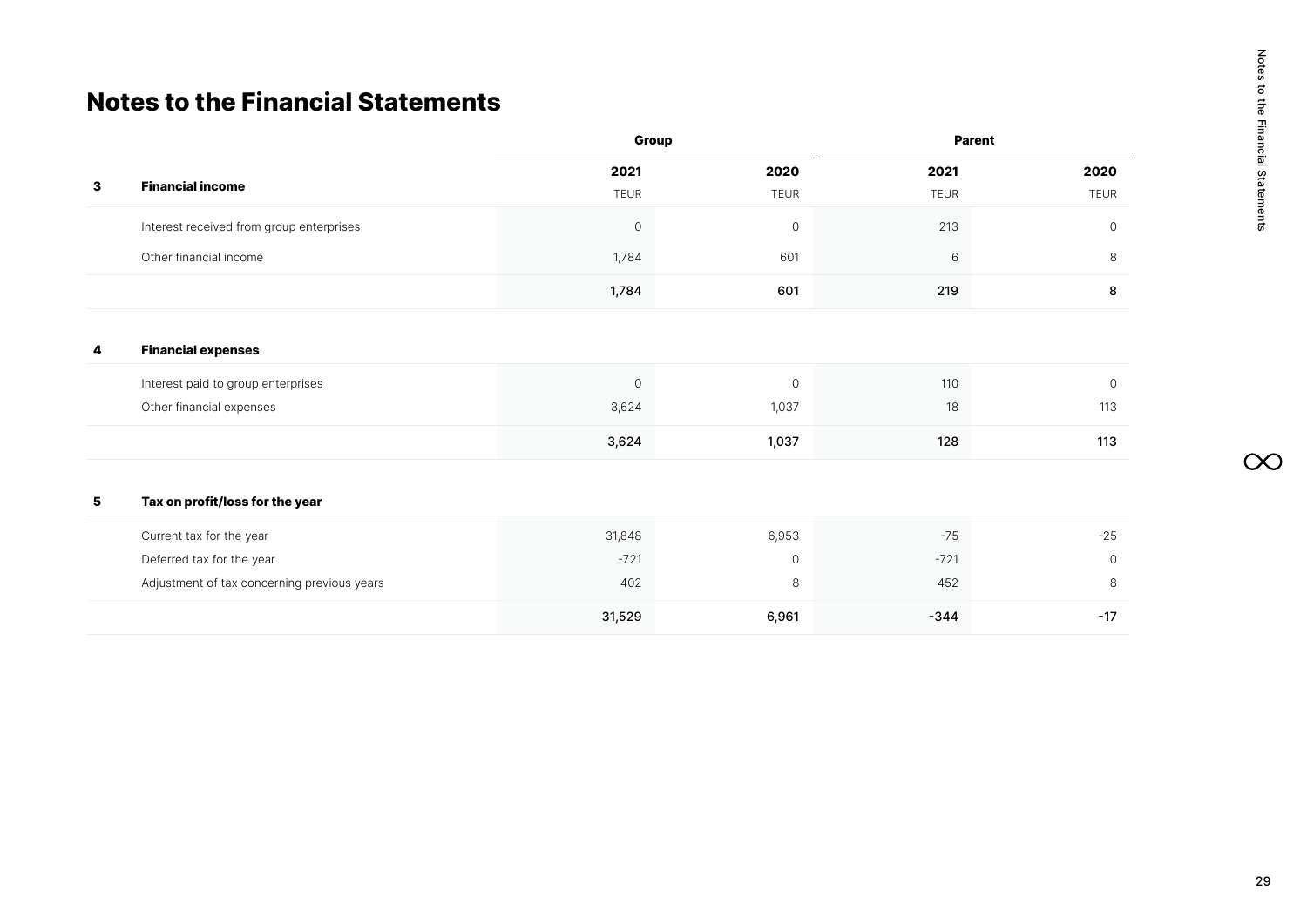### Notes to the Financial Statements

|   |                                                                              | <b>Parent</b> |             |
|---|------------------------------------------------------------------------------|---------------|-------------|
|   |                                                                              | 2021          | 2020        |
| 6 | <b>Investments in subsidiaries</b>                                           | <b>TEUR</b>   | <b>TEUR</b> |
|   | Cost at 1 January                                                            | 3,119         | 3,119       |
|   | Cost at 31 December                                                          | 3,119         | 3,119       |
|   | Value adjustments at 1 January                                               | 42,234        | 18,663      |
|   | Exchange adjustment                                                          | 10            | $-138$      |
|   | Net profit/loss for the year                                                 | 109,141       | 26,709      |
|   | Dividend to the Parent Company                                               | $-38,276$     | $-3,000$    |
|   | Value adjustments at 31 December                                             | 113,109       | 42,234      |
|   | Equity investments with negative net assets value amortised over receivables | 1,438         | $\mathbf 0$ |
|   | Carrying amount at 31 December                                               | 117,666       | 45,353      |

Investments in subsidiaries are specified as follows :

| Name                    | Place of registered office | Share capital     | Votes and ownership |
|-------------------------|----------------------------|-------------------|---------------------|
| In Commodities A/S      | Aarhus                     | <b>TEUR 3,114</b> | 100%                |
| In Commodities US ApS   | Aarhus                     | TEUR <sub>5</sub> | 100%                |
| - In Commodities US LLC | Delaware, USA              | <b>TUSD 3,100</b> | 100%                |

|                |                                | Group       |
|----------------|--------------------------------|-------------|
|                | Other fixed asset investments  | Deposits    |
| $\overline{ }$ |                                | <b>TEUR</b> |
|                | Cost at 1 January              | 70          |
|                | Additions for the year         | 39          |
|                | Cost at 31 December            | 109         |
|                | Carrying amount at 31 December | 109         |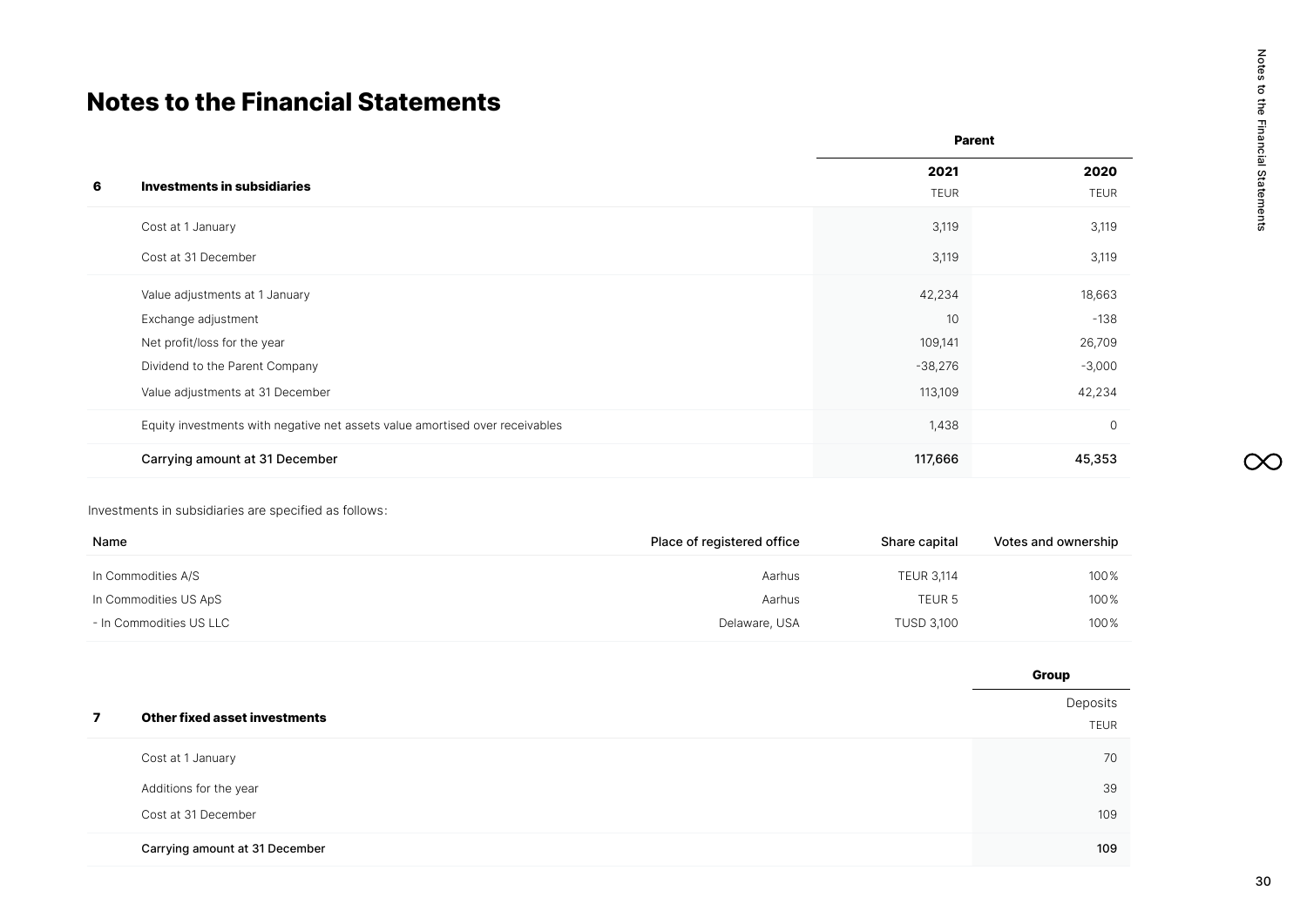### Notes to the Financial Statements

#### 8 Derivative financial instruments

Derivative financial instruments contracts in the form of options and futures have been concluded. At the balance sheet date, the fair value of derivative financial instruments amounts to:

|             |             | Group       |              | <b>Parent</b> |
|-------------|-------------|-------------|--------------|---------------|
|             | 2021        | 2020        | 2021         | 2020          |
|             | <b>TEUR</b> | <b>TEUR</b> | <b>TEUR</b>  | <b>TEUR</b>   |
| Assets      | 64,092      | 9,856       | $\mathbf{0}$ |               |
| Liabilities | 40,296      | 8,636       | 0            |               |

The contracts consist of the transmission rights to transfer power and gas between two areas as well as futures on delivery of power and gas in specific areas. The contracts are traded on regulated European markets. Under the contracts, a compensation from the facilitator is received either on a daily or monthly basis in order to settle the contracts. Total Assets amounts to TEUR 64,092 whereof TEUR 15,278 is settled as cash

#### Group

The Group's accounts in Mark-to-Market value are as follows at 31 December 2021:

| Mark-to-Market payment/maturity | Receivable | Payable   | Net position |
|---------------------------------|------------|-----------|--------------|
| Futures (Power) 0-36 months     | 47,572     | $-19,851$ | 27,721       |
| Futures (Gas) 0-36 months       | 3,764      | $-20,173$ | -16,409      |
| Capacities (Power) 0-12 months  | 12,392     | 0         | 12,392       |
| Capacities (Gas) 0-12 months    | 364        | 0         | 364          |
| Options (Gas) 0-12 months       | 0          | $-272$    | $-272$       |
|                                 | 64,092     | $-40,296$ | 23,796       |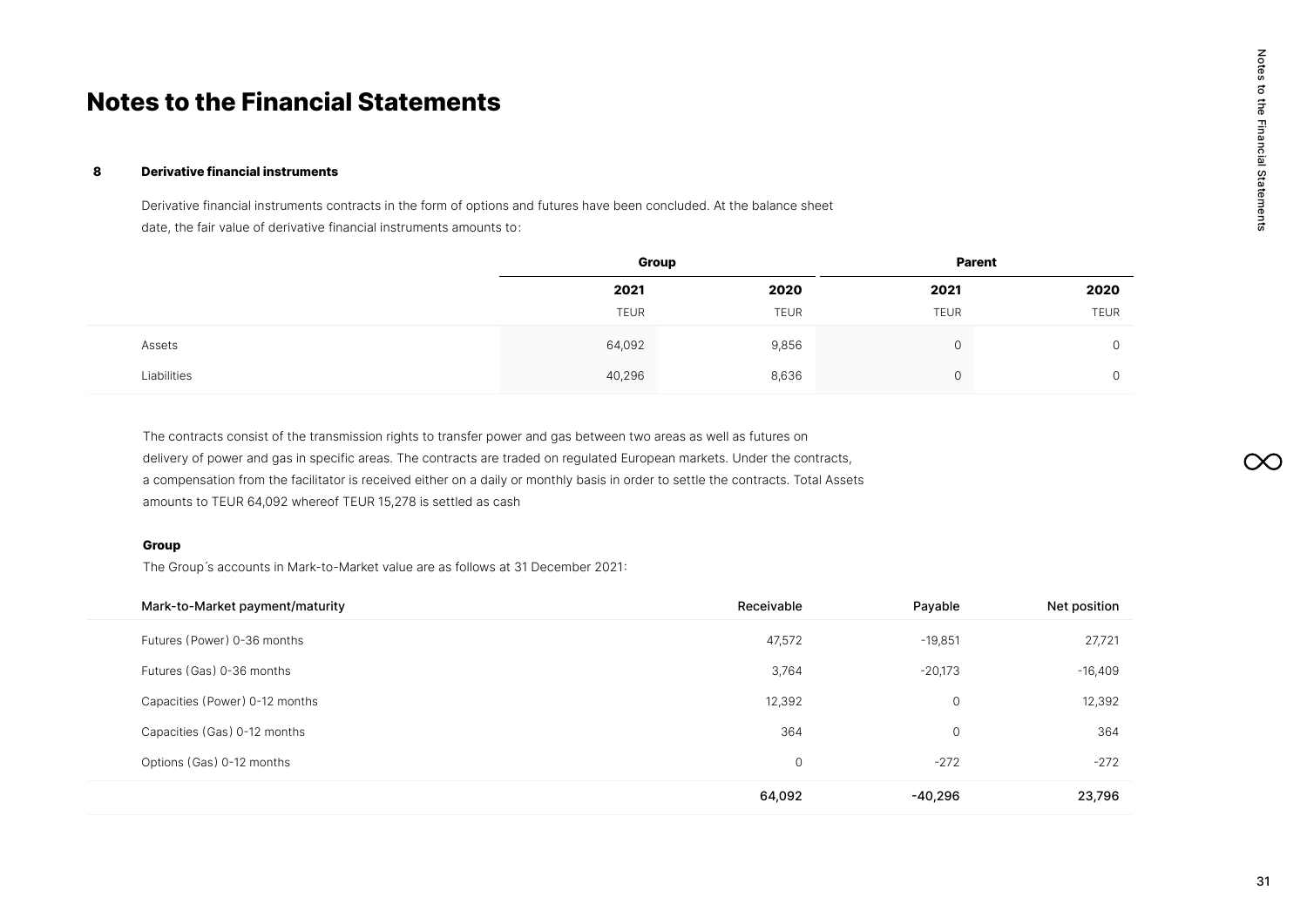### Notes to the Financial Statements

#### 9 Prepayments

Prepayments consist of prepaid expenses concerning rent, insurance premiums, subscriptions and interest.

| 10 | <b>Share capital</b>                        | <b>Number</b> | <b>Nominal Value</b> |
|----|---------------------------------------------|---------------|----------------------|
|    | The share capital is broken down as follow: |               | <b>TEUR</b>          |
|    | A-shares                                    | 6,383,167     | 857                  |
|    | B-shares                                    | 377,570       | 50                   |
|    |                                             |               | 907                  |

|                                                     | Parent      |             |  |
|-----------------------------------------------------|-------------|-------------|--|
|                                                     | 2021        | 2020        |  |
| 11<br><b>Distribution of profit</b>                 | <b>TEUR</b> | <b>TEUR</b> |  |
| Extraordinary dividend paid                         | 31,246      | 3,000       |  |
| Reserve for net revaluation under the equity method | 70,885      | 23,709      |  |
| Retained earnings                                   | 7,198       | $-161$      |  |
|                                                     | 109,329     | 26,548      |  |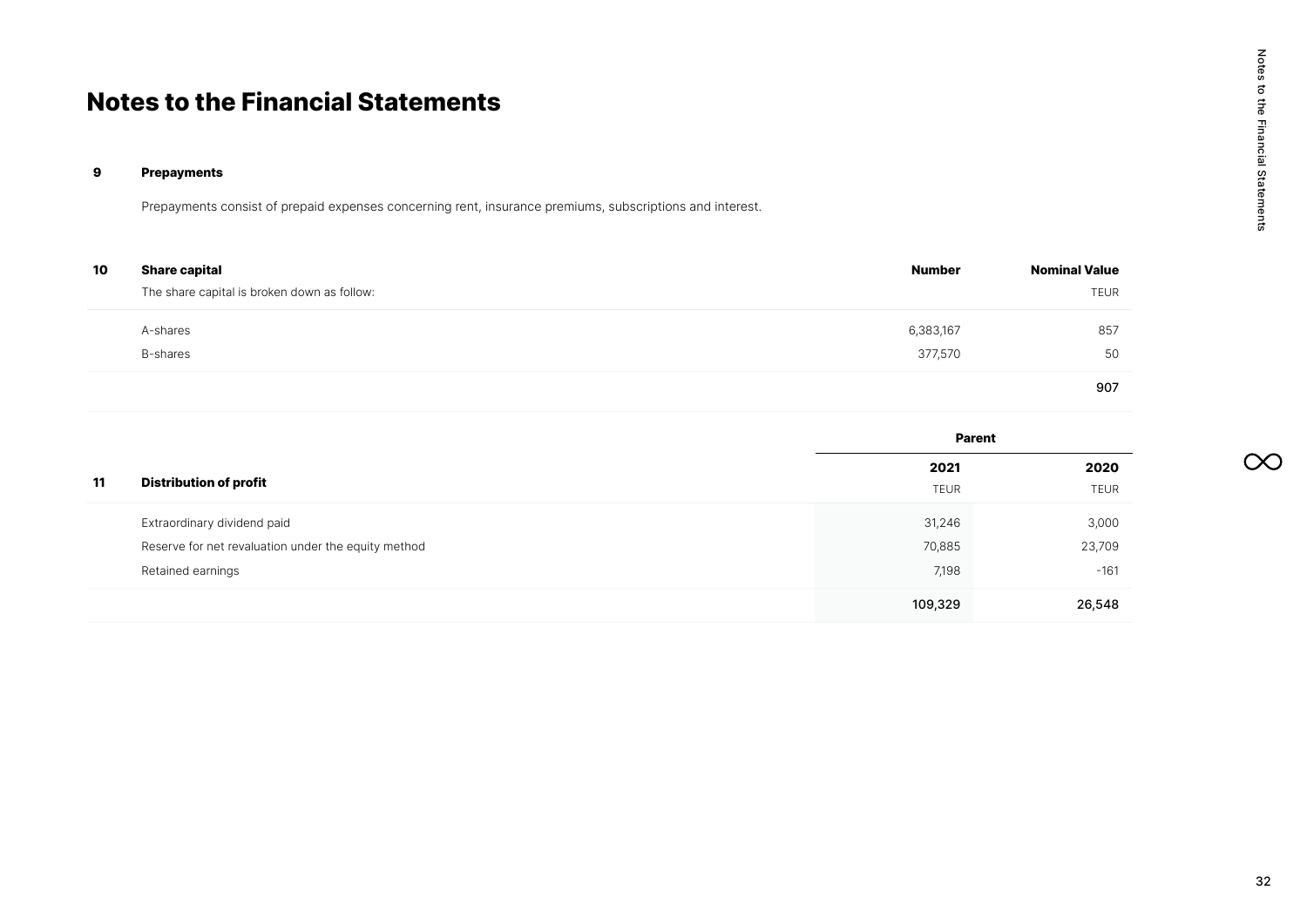### Notes to the Financial Statements

|         |                                   | Group       |             |             | <b>Parent</b>  |
|---------|-----------------------------------|-------------|-------------|-------------|----------------|
|         |                                   | 2021        | 2020        | 2021        | 2020           |
| $12 \,$ | <b>Deferred tax asset</b>         | <b>TEUR</b> | <b>TEUR</b> | <b>TEUR</b> | <b>TEUR</b>    |
|         | Tax loss carry-forward            | $-721$      | $\circ$     | $-721$      | $\mathbf 0$    |
|         | Transferred to deferred tax asset | 721         | $\circ$     | 721         | $\overline{0}$ |
|         |                                   | 0           | $\mathbf 0$ | $\mathbf 0$ | 0              |
|         | Deferred tax asset                |             |             |             |                |
|         | Calculated tax asset              | 721         | $\mathbf 0$ | 721         | $\mathbf 0$    |
|         | Carrying amount                   | 721         | 0           | 721         | $\mathbf 0$    |

The recognised tax asset comprises tax loss carry-forwards expected to be utilised within the next year.

#### 13 Long-term debt

Payments due within 1 year are recognised in short-term debt. Other debt is recognised in long-term debt. The debt falls due for payment as specified below :

|                                              | Group        |                     |              | <b>Parent</b>  |
|----------------------------------------------|--------------|---------------------|--------------|----------------|
| <b>Credit institutions</b>                   | 2021         | 2020                | 2021         | 2020           |
|                                              | <b>TEUR</b>  | <b>TEUR</b>         | <b>TEUR</b>  | <b>TEUR</b>    |
| After 5 years                                | $\mathbf{0}$ | 672                 | $\circ$      | $\overline{0}$ |
| Between 1 and 5 years                        | 5,180        | 0                   | 0            | $\circ$        |
| Long-term part                               | 5,180        | 672                 | $\circ$      | $\overline{0}$ |
| Other short-term debt to credit institutions | 2,127        | 18,347              | 0            | $\mathbf{0}$   |
|                                              | 7,307        | 19,019              | 0            | 0              |
| Other payables                               |              |                     |              |                |
| Between 1 and 5 years                        | 21,258       | $\mathsf{O}\xspace$ | $\mathsf{O}$ | $\mathbf{0}$   |
| Long-term part                               | 21,258       | $\mathsf{O}\xspace$ | $\circ$      | $\Omega$       |
| Other short-term payables                    | 41,390       | 16,023              | 43           | 577            |
|                                              | 62,648       | 16,023              | 43           | 577            |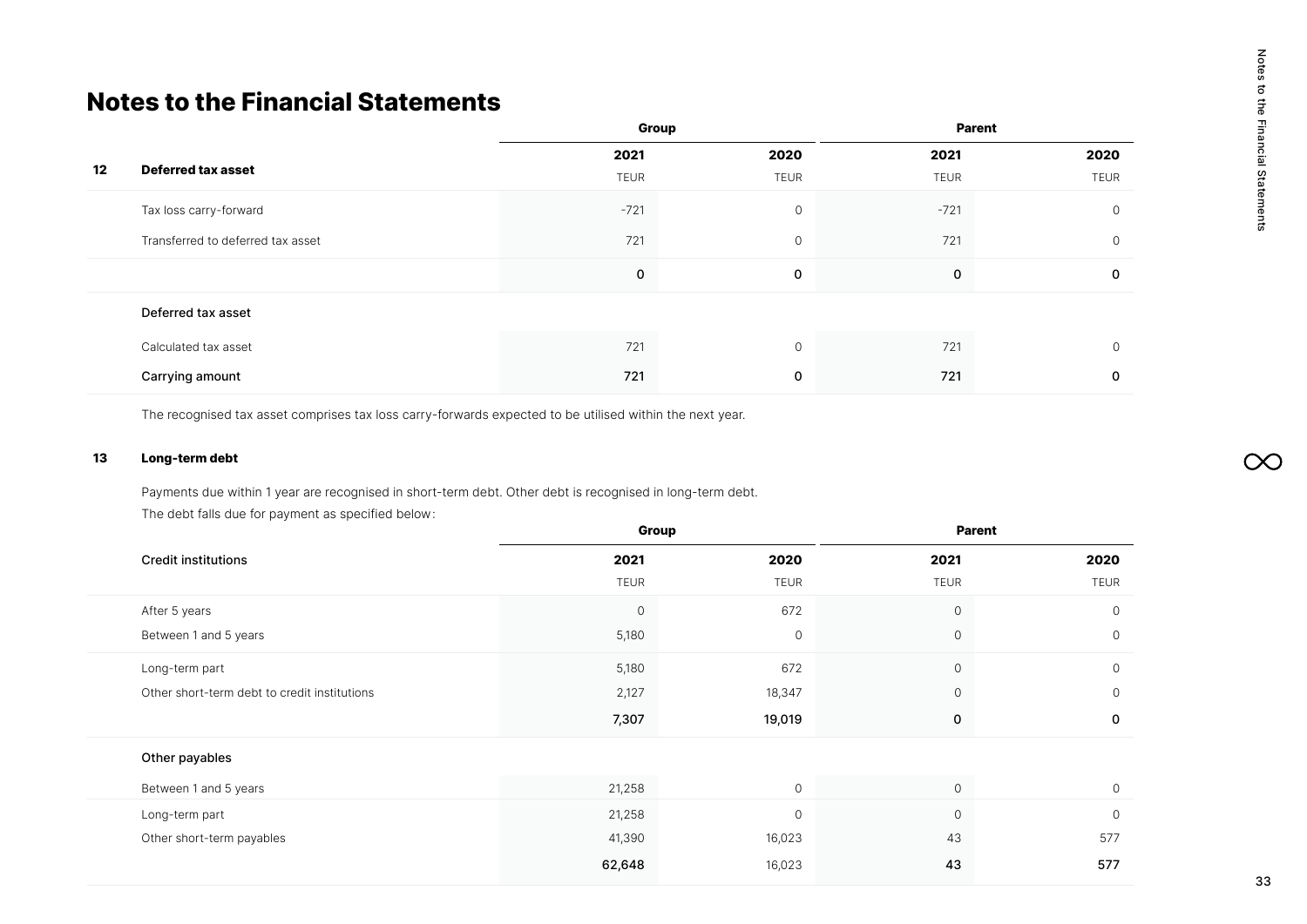### Notes to the Financial Statements

|                                   | Group       |             |  |
|-----------------------------------|-------------|-------------|--|
| 14                                | 2021        | 2020        |  |
| Cash flow statement - adjustments | <b>TEUR</b> | <b>TEUR</b> |  |
| Financial income                  | $-1,784$    | $-601$      |  |
| Financial expenses                | 3,624       | 1,037       |  |
| Tax on profit/loss for the year   | 31,529      | 6,961       |  |
| Other adjustments                 | $-10$       | $-138$      |  |
|                                   | 33,359      | 7,259       |  |

|    |                                                 | Group       |             |
|----|-------------------------------------------------|-------------|-------------|
|    |                                                 | 2021        | 2020        |
| 15 | Cash flow statement - change in working capital | <b>TEUR</b> | <b>TEUR</b> |
|    | Change in inventories                           | $-32,632$   | $-6,121$    |
|    | Change in receivables                           | -95,380     | $-23,249$   |
|    | Change in trade payables, etc.                  | 66,275      | 13,162      |
|    |                                                 | -61,737     | $-16,208$   |

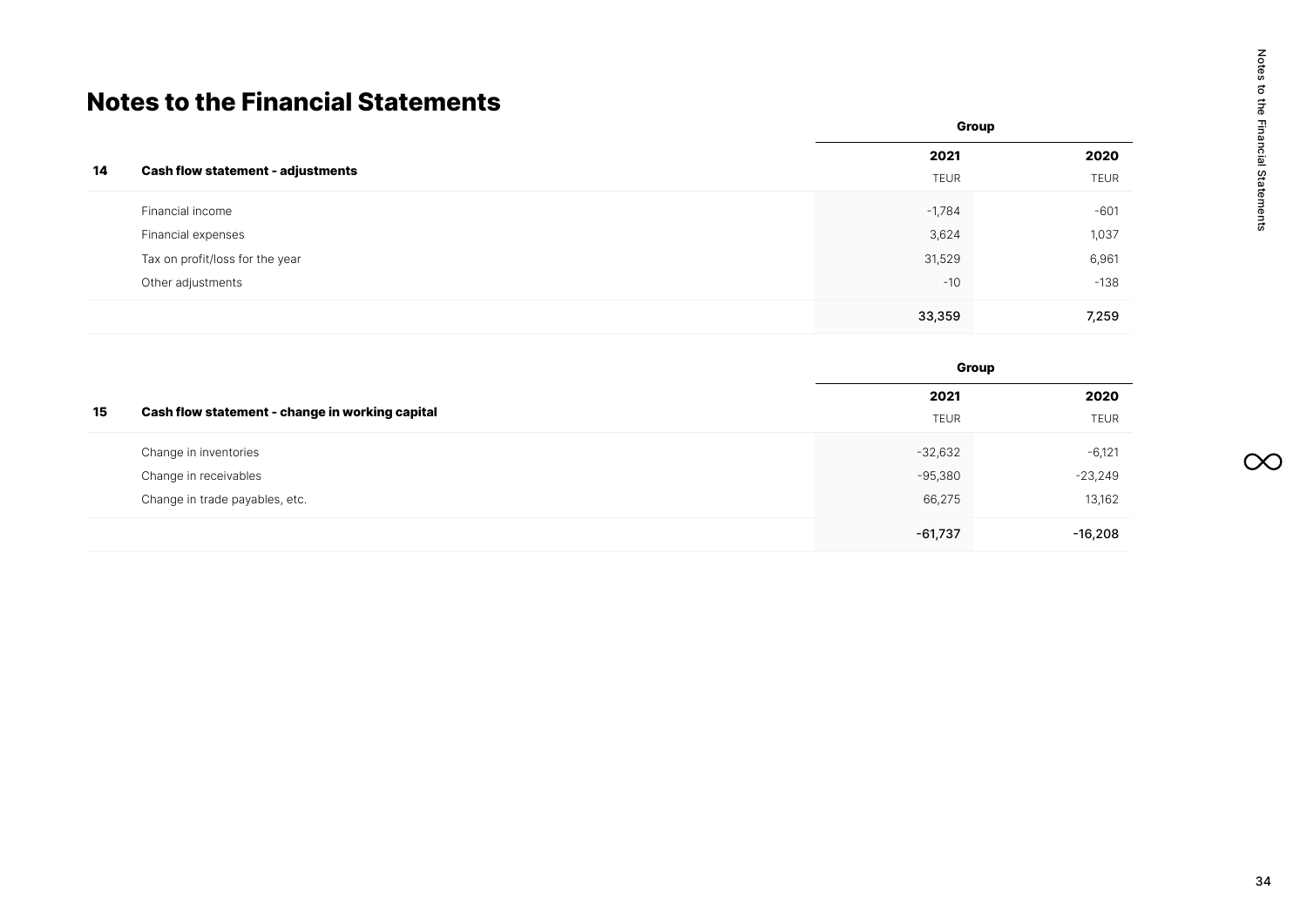### Notes to the Financial Statements

|    | <b>Contingent assets, liabilities and other financial</b><br>obligations  | Group       |             | <b>Parent</b>       |                     |
|----|---------------------------------------------------------------------------|-------------|-------------|---------------------|---------------------|
| 16 |                                                                           | 2021        | 2020        | 2021                | 2020                |
|    |                                                                           | <b>TEUR</b> | <b>TEUR</b> | <b>TEUR</b>         | <b>TEUR</b>         |
|    | Charges and security                                                      |             |             |                     |                     |
|    | The following assets have been placed as security with bankers:           |             |             |                     |                     |
|    | Investments in subsidiaries limited to the value of                       | 0           | $\mathbf 0$ | 117,666             | 43,572              |
|    | Liquid funds of                                                           | 70,366      | 25,189      | $\mathsf{O}\xspace$ | 2,000               |
|    | The following assets have been placed as security with<br>counterparties: |             |             |                     |                     |
|    | Liquid funds of                                                           | 0           | 110         | $\mathsf{O}\xspace$ | $\mathbf{0}$        |
|    | Rental and lease obligations                                              |             |             |                     |                     |
|    | Lease obligations under operating leases. Total future lease<br>payments: |             |             |                     |                     |
|    | Within 1 year                                                             | 460         | 302         | $\circ$             | $\mathbf{0}$        |
|    | Between 1 and 5 years                                                     | 974         | 376         | $\circ$             | $\mathbf{0}$        |
|    |                                                                           | 1,434       | 678         | $\mathsf{o}\,$      | $\mathsf{o}\,$      |
|    |                                                                           |             |             |                     |                     |
|    | Guarantee obligations                                                     |             |             |                     |                     |
|    | The Company has placed payment quarantees to<br>counterparties of         | 107,545     | 15,491      | $\circ$             | $\mathsf{O}\xspace$ |

The parent company has provided a limited surety bond of TEUR 20,145 for In Commodities A/S to credit institutions. The total debt per 31 December 2021 is TEUR 2,109. The parent company has issued a turnover subordination of up to TEUR 10,000 to credit institutions concerning In Commodities A/S.

#### Other contingent liabilities

As part of the main activities the Group has entered contracts with counterparties whereof contractual commitments amount to TEUR 73,263 (2020: TEUR 34,533). All contracts run between 0-36 months.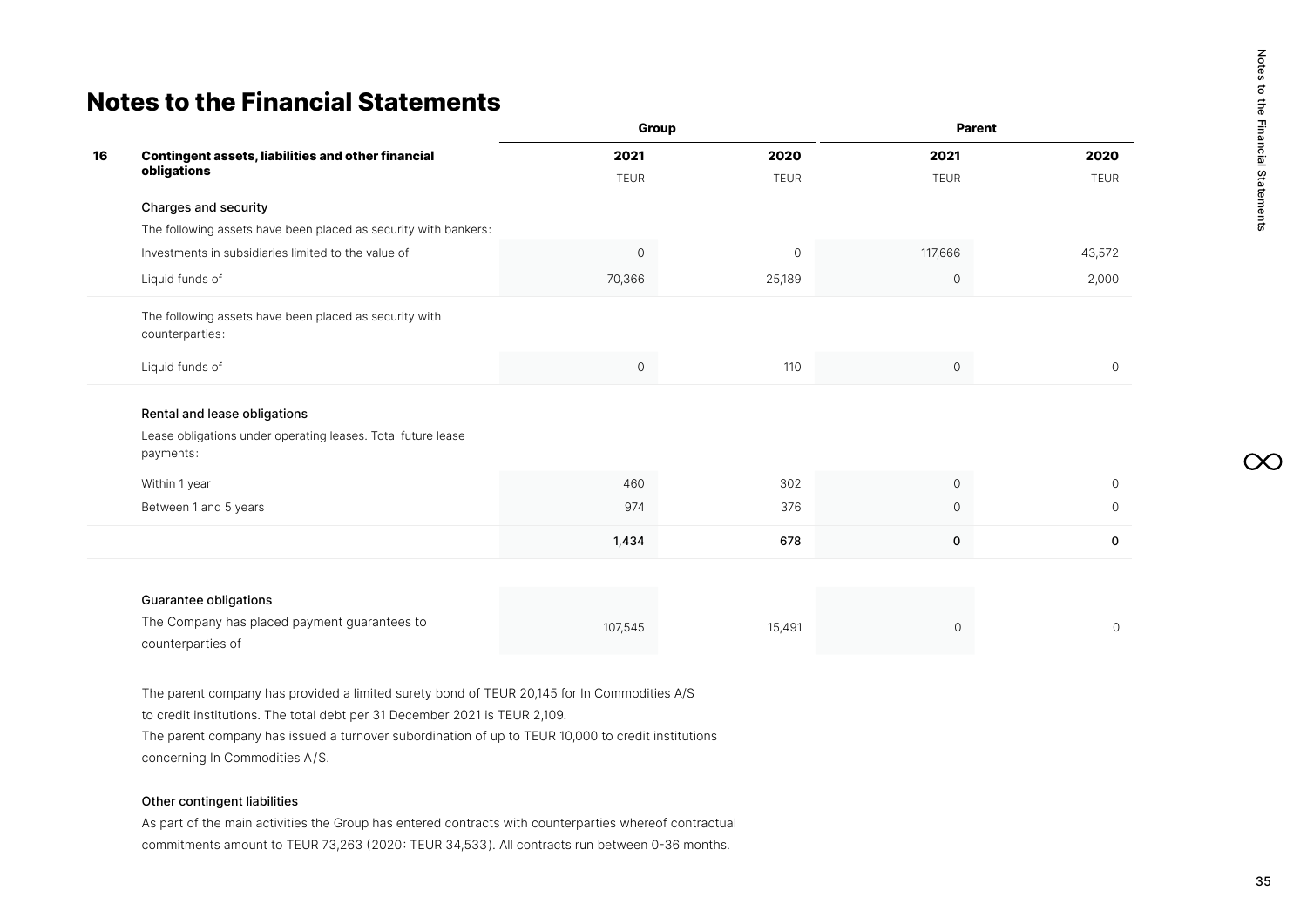### Notes to the Financial Statements

#### 16 Contingent assets, liabilities and other financial obligations (continued)

The group companies are jointly and severally liable for tax on the jointly taxed incomes etc. of the Group. The total amount of corporation tax payable by the Group amounts to TEUR 31,849. Moreover, the group companies are jointly and severally liable for Danish withholding taxes by way of dividend tax, tax on royalty payments and tax on unearned income. Any subsequent adjustments of corporation taxes and withholding taxes may increase the Company's liability.

#### 17 Related parties

#### Other related parties

Other related parties in the period 1 January 2021 to 31 December 2021 comprise the management of subsidiaries as well as the Board of Directors and Executive Board of the subsidiaries together with their immediate families.

#### **Transactions**

The Group has chosen only to disclose transactions which have not been made on an arm's length basis in accordance with section 98(c)(7) of the Danish Financial Statements Act. The Group has no transactions to report.

|    |                                                  | Group       |             |                    | <b>Parent</b> |  |
|----|--------------------------------------------------|-------------|-------------|--------------------|---------------|--|
|    |                                                  | 2021        | 2020        | 2021               | 2020          |  |
| 18 | Fee to auditors appointed at the general meeting | <b>TEUR</b> | <b>TEUR</b> | <b>TEUR</b>        | <b>TEUR</b>   |  |
|    | <b>PricewaterhouseCoopers</b>                    |             |             |                    |               |  |
|    | Audit fee                                        | 54          | 40          | $\mathcal{D}$<br>∠ |               |  |
|    | Other assurance engagements                      | 40          | 28          | 3                  | $\Omega$      |  |
|    | Tax advisory services                            | 101         | 51          | 58                 | 37            |  |
|    | Other services                                   | 182         | 131         | 0                  |               |  |
|    |                                                  | 377         | 250         | 63                 | 39            |  |

#### 19 Subsequent events

No events materially affecting the assessment of the Annual Report have occurred after the balance sheet date.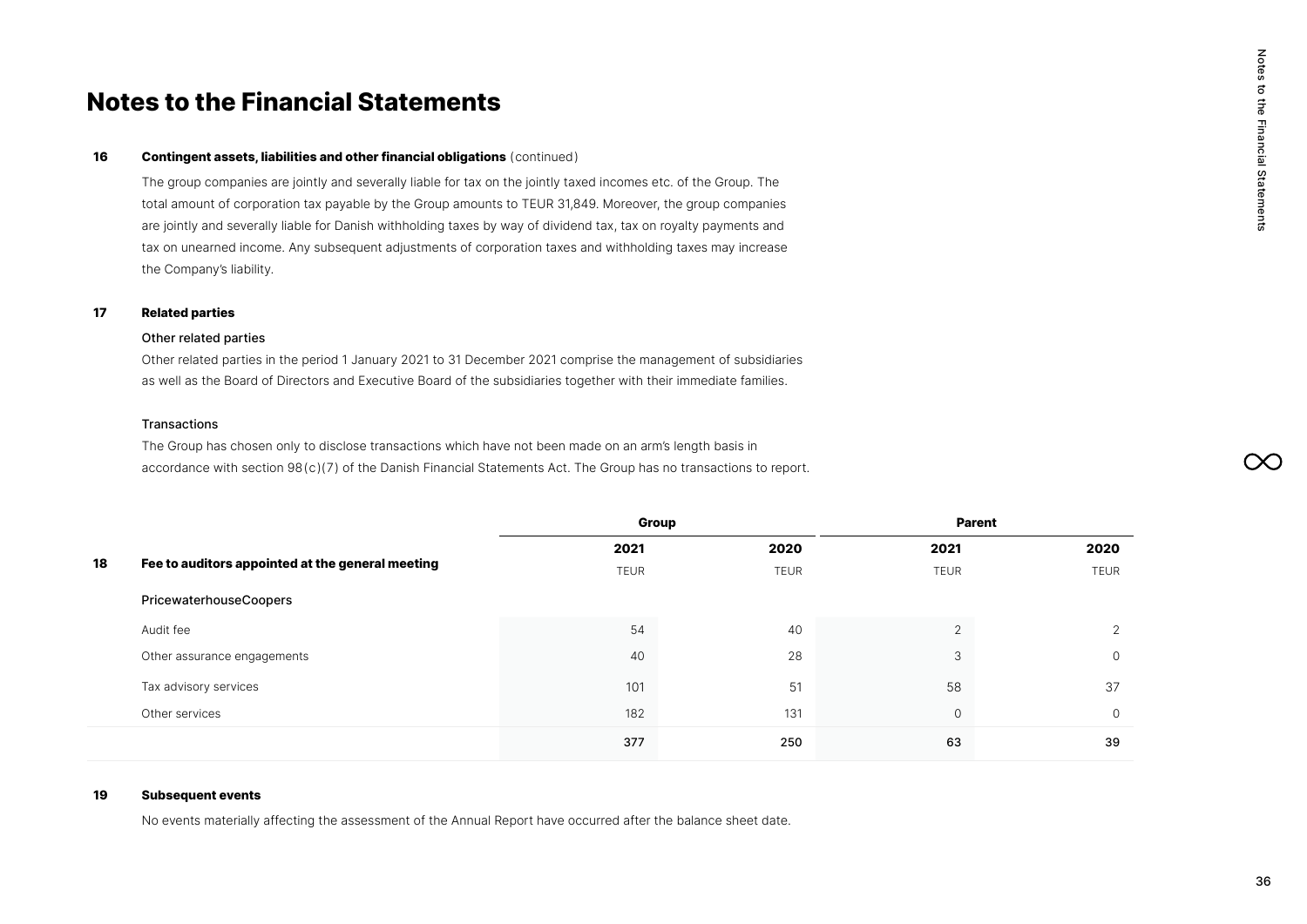# Notes to the Financial Statements

#### 20 Accounting Policies

The Annual Report of Incomas Holding ApS for 2021 has been prepared in accordance with the provisions of the Danish Financial Statements Act applying to large enterprises of reporting class C.

The accounting policies applied remain unchanged from last year.

The Consolidated and Parent Company Financial Statements for 2021 are presented in TEUR.

#### Recognition and measurement

Revenues are recognised in the income statement as earned. Furthermore, value adjustments of financial assets and liabilities measured at fair value or amortised cost are recognised. Moreover, all expenses incurred to achieve the earnings for the year are recognised in the income statement, including depreciation, amortisation, impairment losses and provisions as well as reversals due to changed accounting estimates of amounts that have previously been recognised in the income statement.

Assets are recognised in the balance sheet when it is probable that future economic benefits attributable

to the asset will flow to the Company, and the value of the asset can be measured reliably.

Liabilities are recognised in the balance sheet when it is probable that future economic benefits will flow out of the Company, and the value of the liability can be measured reliably.

Assets and liabilities are initially measured at cost. Subsequently, assets and liabilities are measured as described for each item below.

#### Basis of consolidation

The Consolidated Financial Statements comprise the Parent Company, Incomas Holding ApS, and subsidiaries in which the Parent Company directly or indirectly holds more than 50 % of the votes or in which the Parent Company, through share ownership or otherwise, exercises control. Enterprises in which the Group holds between 20 % and 50 % of the votes and exercises significant influence but not control are classified as associates.

On consolidation, items of a uniform nature are combined. Elimination is made of intercompany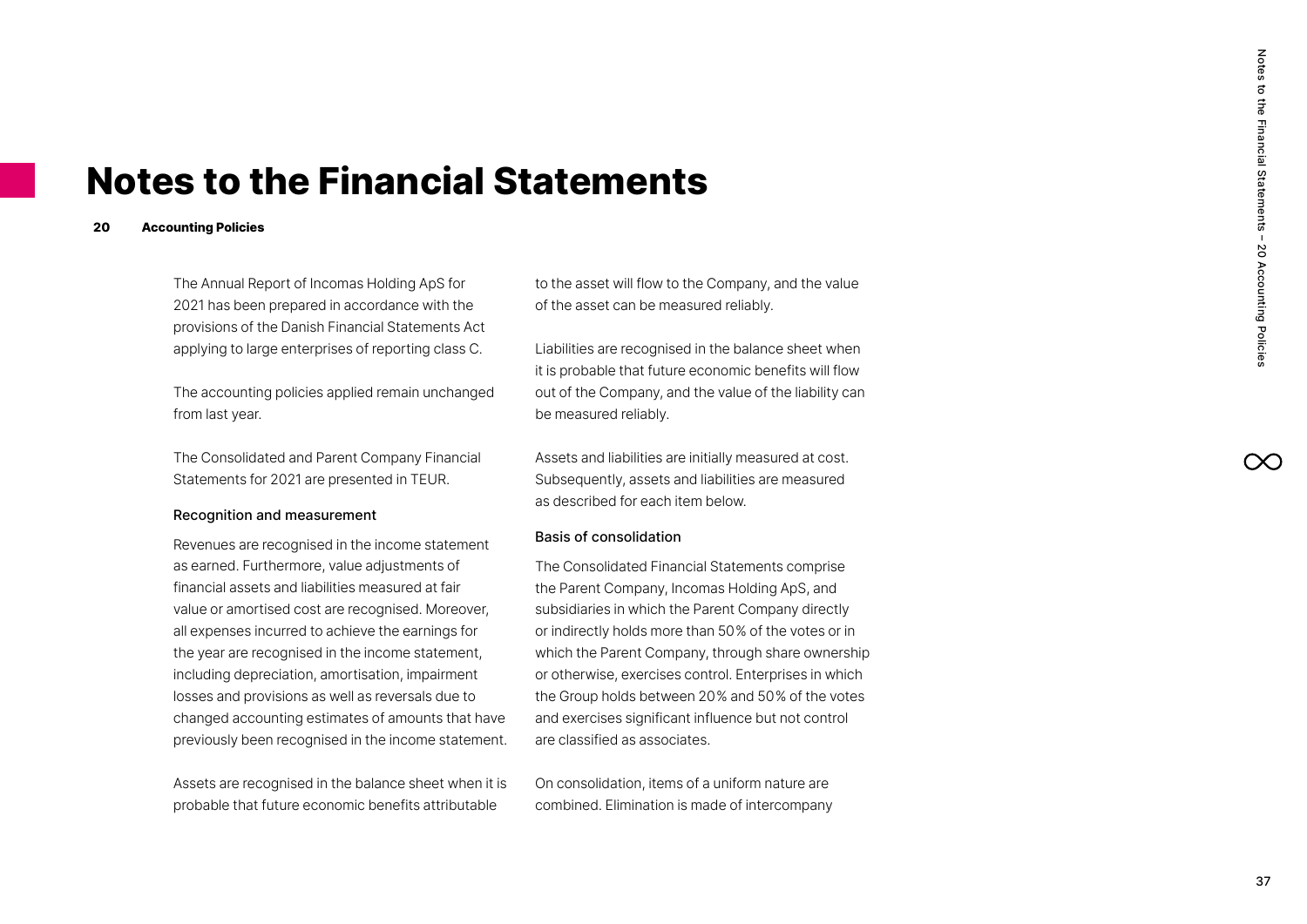income and expenses, shareholdings, dividends and accounts as well as of realised and unrealised profits and losses on transactions between the consolidated enterprises.

The Parent Company's investments in the consol idated subsidiaries are set off against the Parent Company's share of the net asset value of subsidiar ies stated at the time of consolidation.

#### **Leases**

All leases are considered operating leases. Payments made under operating leases are recognised in the income statement on a straight-line basis over the lease term.

#### Translation policies

Euro is used as the presentation currency. All other currencies are regarded as foreign currencies. Transactions in foreign currencies are translated at the exchange rates at the dates of transaction. Exchange differences arising due to differences between the transaction date rates and the rates at the dates of payment are recognised in financial income and expenses in the income statement. Where foreign exchange transactions are considered

hedging of future cash flows, the value adjustments are recognised directly in equity.

Receivables, payables and other monetary items in foreign currencies that have not been settled at the

balance sheet date are translated at the exchange rates at the balance sheet date. Any differences between the exchange rates at the balance sheet date and the rates at the time when the receivable or the debt arose are recognised in financial income and expenses in the income statement.

Fixed assets acquired in foreign currencies are measured at the transaction date rates.

#### Derivative financial instruments

Derivative financial instruments are initially recognised in the balance sheet at cost and are subsequently remeasured at their fair values. Pos itive and negative fair values of derivative financial instruments which are not settled at year end are classified as "Other receivables" and "Other pay ables", respectively. The fair values of derivative financial instruments which are settled at year end are classified as "Cash at bank" and "Credit institu tions", respectively. Derivative financial instruments with positive fair values are offset against derivative financial instruments with negative fair values when settled on a net basis.

Contracts for the delivery of power are classified as derivative financial instruments when there is a prac tice of net settlement in respect of similar contracts, including saleback before delivery.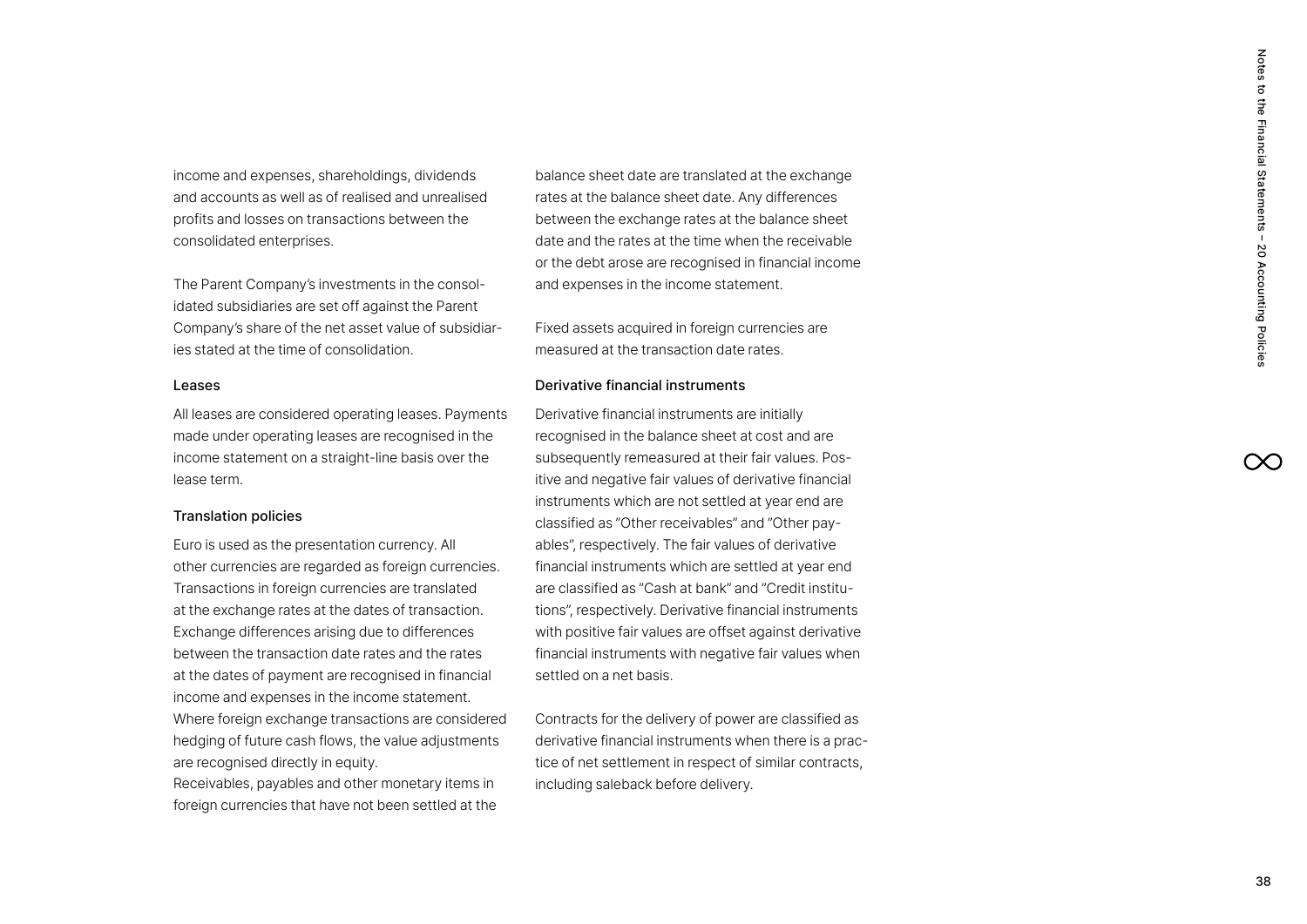Changes in the fair values of derivative financial instruments are recognised in the income statement unless the derivative financial instrument is desig nated and qualify as hedge accounting, see below.

#### Hedge accounting

Changes in the fair values of financial instruments that are designated and qualify as fair value hedges of a recognised asset are recognised in the income statement as are any changes in the fair value of the hedged asset related to the hedged risk. Fair value hedges comprise binding contracts concern ing the delivery of power and gas at a fixed price. Hedged fixed price contracts are thus recognised at the accumulated change in the fair values of the contracts occurring since the time when the con tracts were hedged. Positive and negative values of hedged fixed price contracts are classified as 'Other receivables' and 'Other payables', respectively.

Changes in the fair values of derivative financial instruments that are designated and qualify as hedges of expected future transactions are recog nised in retained earnings under equity as regards the effective portion of the hedge. The ineffective portion is recognised in the income statement. If the hedged transaction results in an asset or a liability, the amount deferred in equity is transferred from equity and recognised in the cost of the asset or the liability, respectively. If the hedged transaction

results in an income or an expense, the amount deferred in equity is transferred from equity to the income statement in the period in which the hedged transaction is recognised. The amount is recognised in the same item as the hedged transaction.

#### Revenue

Information on business segments based on the Group ́s risks and returns and its internal financial reporting system. Business segments are regarded as the primary segments.

#### Incentive schemes

The value of share-based payment, including share option and warrant plans that do not involve an outflow of cash and cash equivalents, offered to the Executive Board and a number of senior employees is not recognised in the income statement. The most significant conditions of the share option plans are disclosed in the notes.

#### Income Statement Revenue

Revenue from the sale of power, gas, certificates and related services is recognised in the income statement when the sale is considered effected based on the following criteria:

- delivery has been made before year end:
- a binding sales agreement has been made;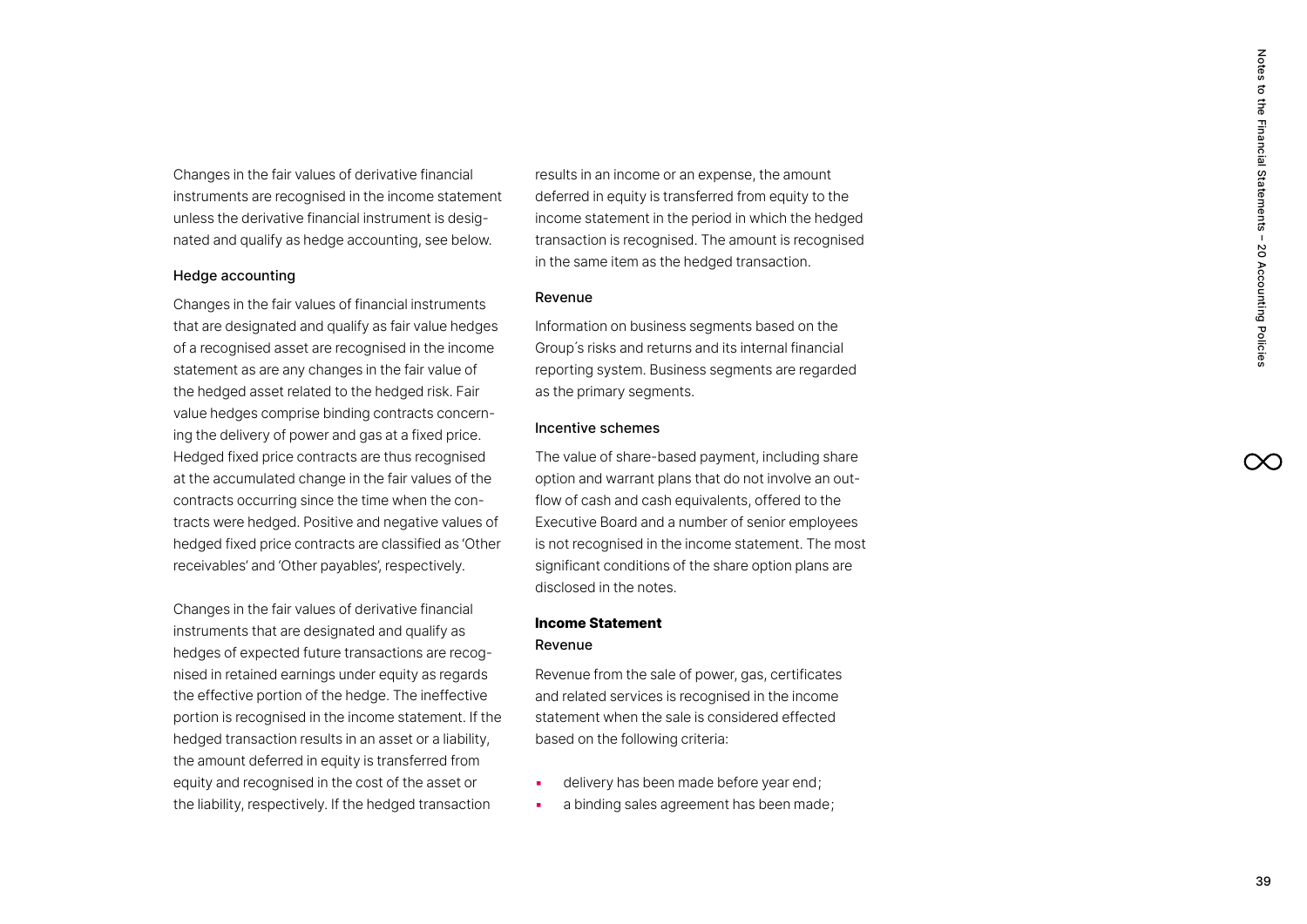- the sales price has been determined; and
- payment has been received or may with reasonable certainty be expected to be received.

Revenue is measured at the fair value of the agreed consideration exclusive of VAT and taxes charged on behalf of third parties. All discounts and rebates granted are recognised in revenue.

#### Cost of sales

Cost of sales includes the purchase of power, gas and certificates for resale and transportation thereof incurred to achieve revenue for the year. Furthermore, cost of sales includes changes in the fair values of derivate financial instruments.

#### Other external expenses

Other external expenses comprise expenses for premises, sales and distribution as well as office expenses, etc.

#### Staff expenses

Staff expenses comprise wages and salaries as well as payroll expenses.

#### Income from investments in subsidiaries

The item "Income from investments in subsidiaries" in the income statement includes the proportionate share of the profit for the year.

#### Financial income and expenses

Financial income and expenses are recognised in the income statement at the amounts relating to the financial year.

#### Tax on profit/loss for the year

Tax for the year consists of current tax for the year and changes in deferred tax for the year. The tax attributable to the profit for the year is recognised in the income statement, whereas the tax attributable to equity transactions is recognised directly in equity.

The Company is jointly taxed with wholly owned Danish and foreign subsidiaries. The tax effect of the joint taxation is allocated to Danish enterprises in proportion to their taxable incomes

#### Balance Sheet

#### Investments in subsidiaries

Investments in subsidiaries are recognised and measured under the equity method.

The item "Investments in subsidiaries" in the balance sheet include the proportionate ownership share of the net asset value of the enterprises calculated on the basis of the fair values of identifiable net assets at the time of acquisition.

The total net revaluation of investments in subsidiar ies is transferred upon distribution of profit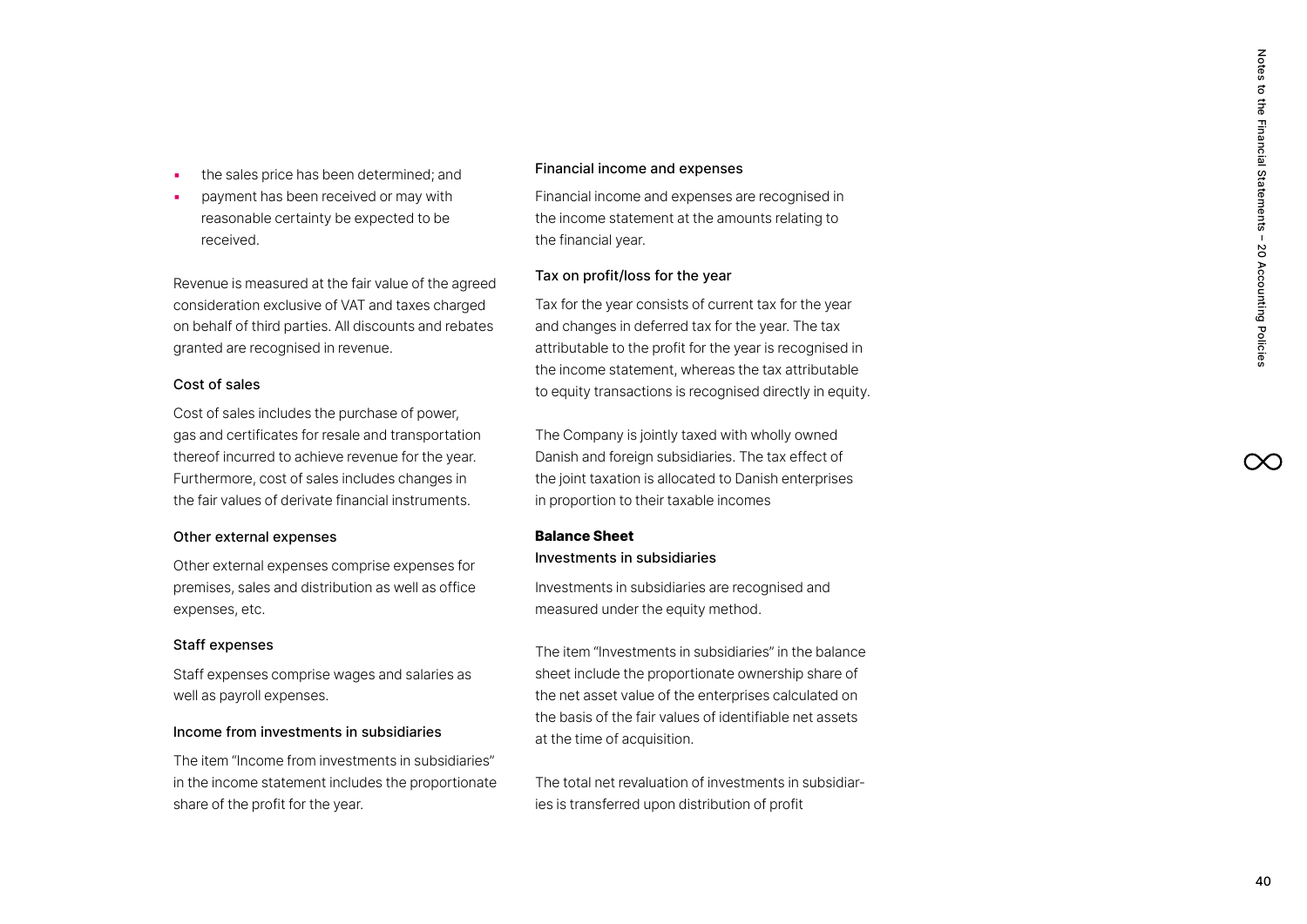to "Reserve for net revaluation under the equity method" under equity. The reserve is reduced by dividend distributed to the Parent Company and adjusted for other equity movements in the subsidiaries.

Subsidiaries with a negative net asset value are recognised at EUR 0. Any legal or constructive obli gation of the Parent Company to cover the negative balance of the enterprise is recognised in provisions.

#### Other fixed asset investments

Other fixed asset investments consist of deposits from leasehold.

#### Inventories

The cost of goods for resale equals the cost of acquisition. Inventories comprise gas inventory.

Inventories are measured at the lower of cost under FIFO method and net realisable value.

The net realisable value of inventories is calculated at the amount expected to be generated by sale of the inventories in the process of normal operations with deduction of selling expenses. The net realis able value is determined allowing for marketability, obsolescence and development in expected selling price.

#### Receivables

Receivables are measured in the balance sheet at the lower of amortised cost and net realisable value, which corresponds to nominal value less provisions for bad debts. Provisions for bad debts are determined on the basis of an individual assessment of each receivable, and in respect of trade receivables, a general provision is also made based on the Company's experience from previous years.

#### **Prepayments**

Prepayments comprise prepaid expenses concern ing rent, insurance premiums, subscriptions and interest.

#### Deferred tax assets and liabilities

Deferred income tax is measured using the balance sheet liability method in respect of temporary dif ferences arising between the tax bases of assets and liabilities and their carrying amounts for financial reporting purposes on the basis of the intended use of the asset and settlement of the liability, respec tively.

Deferred tax assets are measured at the value at which the asset is expected to be realised, either by elimination in tax on future earnings or by set-off against deferred tax liabilities within the same legal tax entity.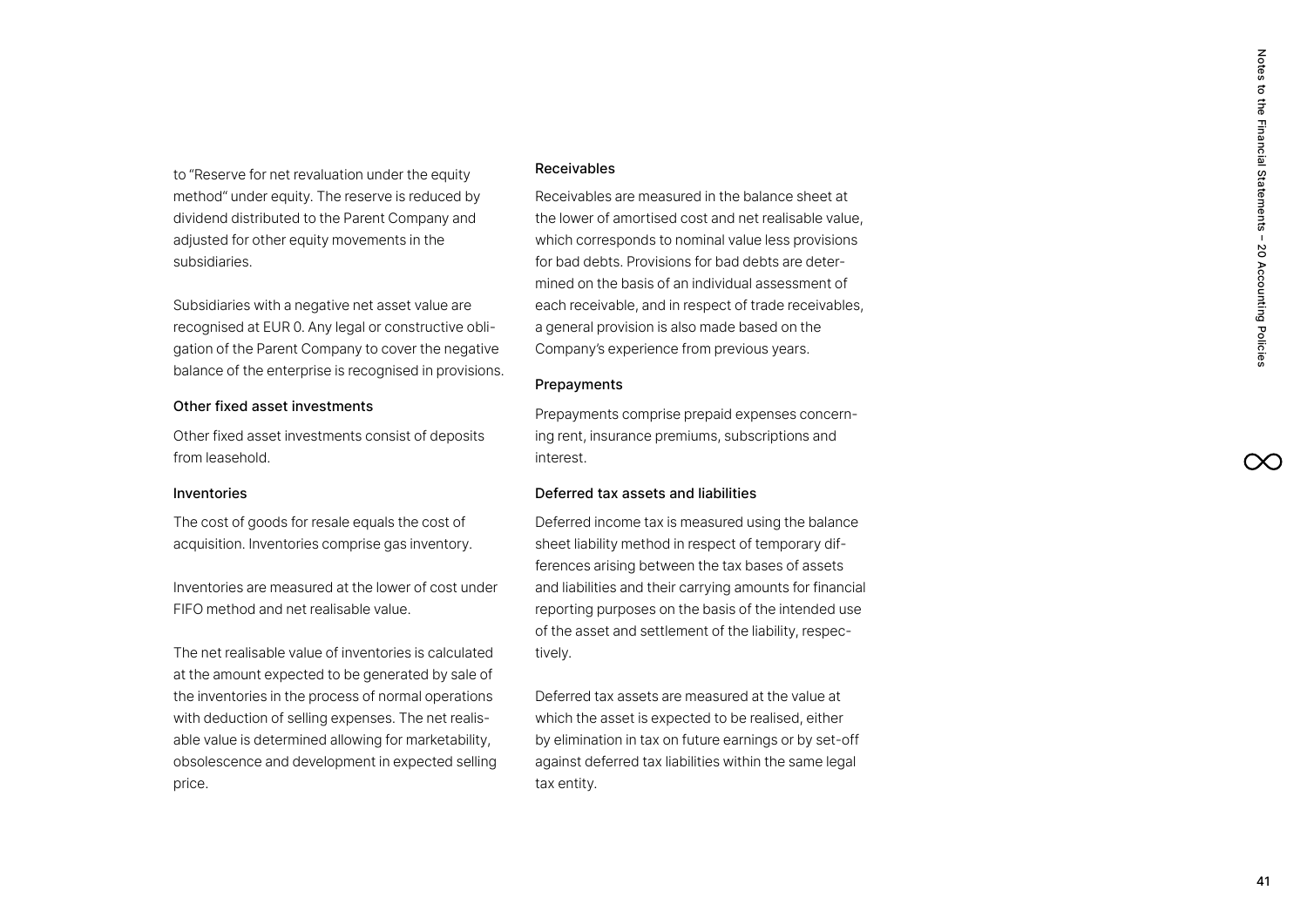Deferred tax is measured on the basis of the tax rules and tax rates that will be effective under the legislation at the balance sheet date when the deferred tax is expected to crystallise as current tax. Any changes in deferred tax due to changes to tax rates are rec ognised in the income statement or in equity if the deferred tax relates to items recognised in equity.

#### Current tax receivables and liabilities

Current tax liabilities and receivables are recognised in the balance sheet as the expected taxable income for the year adjusted for tax on taxable incomes for prior years and tax paid on account. Extra payments and repayment under the on-account taxation scheme are recognised in the income statement in financial income and expenses.

#### Financial debts

Loans, such as loans from credit institutions, are recognised initially at the proceeds received net of transaction expenses incurred. Subsequently, the loans are measured at amortised cost; the difference between the proceeds and the nominal value is rec ognised as an interest expense in the income state ment over the loan period.

Other debts are measured at amortised cost, substantially corresponding to nominal value.

#### Cash Flow Statement

The cash flow statement shows the Group's cash flows for the year broken down by operating, invest ing and financing activities, changes for the year in cash and cash equivalents as well as the Group ́s cash and cash equivalents at the beginning and end of the year.

#### Cash flows from operating activities

Cash flows from operating activities are calculated as the net profit/loss for the year adjusted for changes in working capital and non-cash operating items such as depreciation, amortisation and impair ment losses, and provisions. Working capital com prises current assets less short-term debt excluding items included in cash and cash equivalents.

#### Cash flows from investing activities

Cash flows from investing activities comprise cash flows from acquisitions and disposals of intangible assets, property, plant and equipment as well as fixed asset investments.

#### Cash flows from financing activities

Cash flows from financing activities comprise cash flows from the raising and repayment of long-term debt as well as payments to and from shareholders.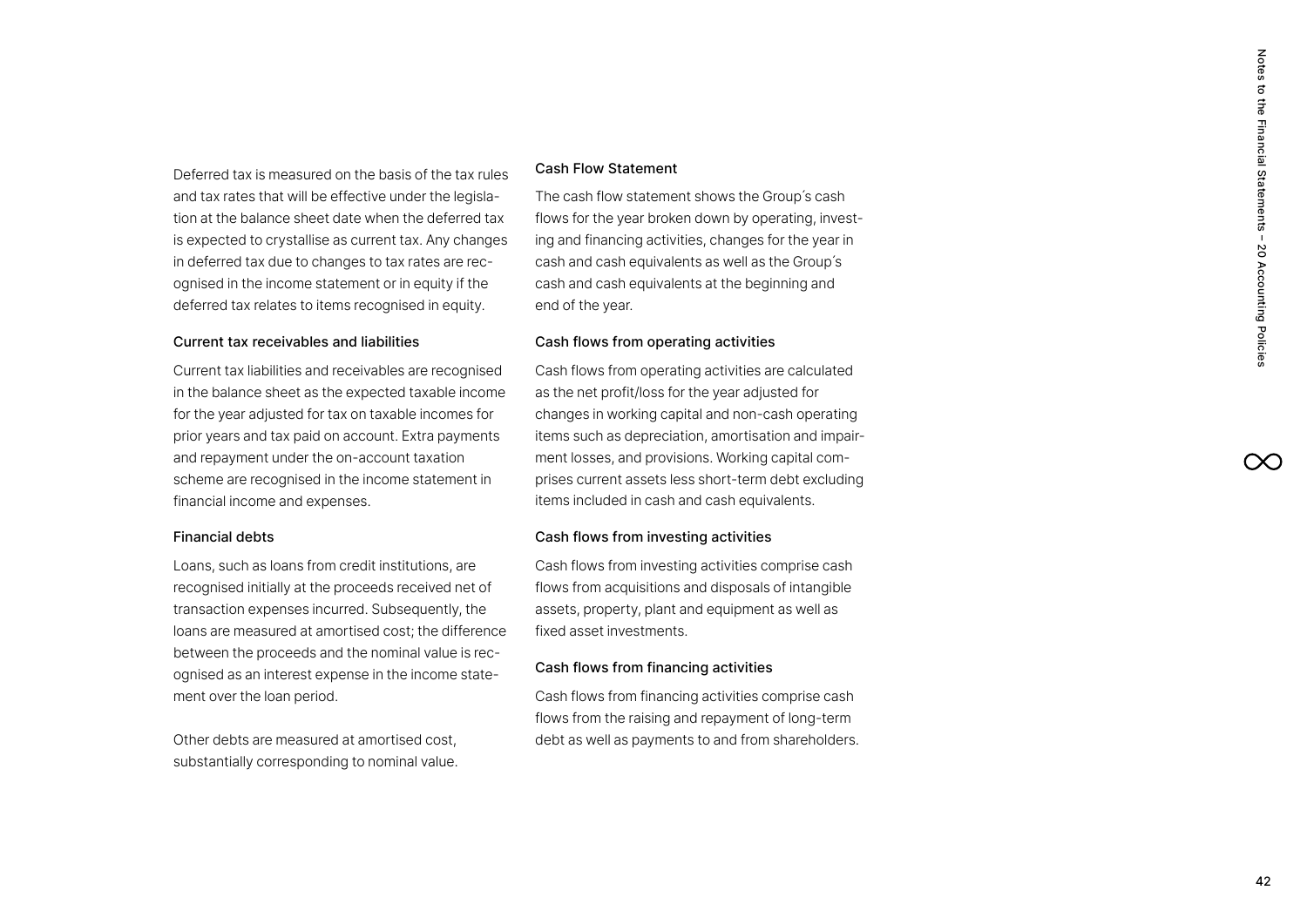#### Cash and cash equivalents

Cash and cash equivalents comprise "Cash at bank and in hand".

The cash flow statement cannot be immediately derived from the published financial records.

 $\overline{\phantom{a}}$ 

#### Financial Highlights

Explanation of financial ratios

Return on assets Profit before financials x 100

Total assets

Solvency ratio **Equity at year end x 100** 

Total assets at year end

Return on equity **Net profit for the year x 100** 

Average equity